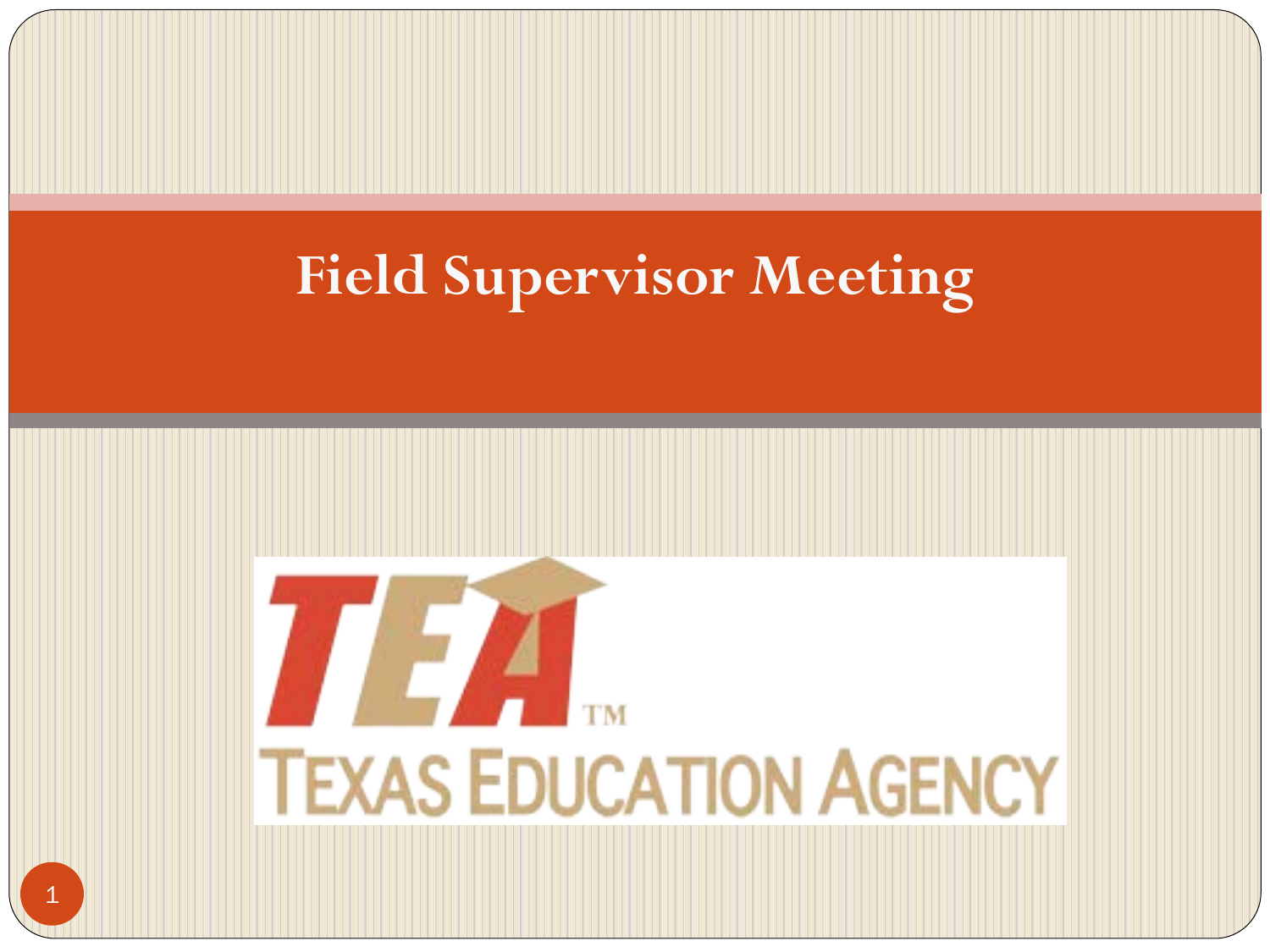### **Talking Points**

Chapter 228 revisions Field Observation Form Legislation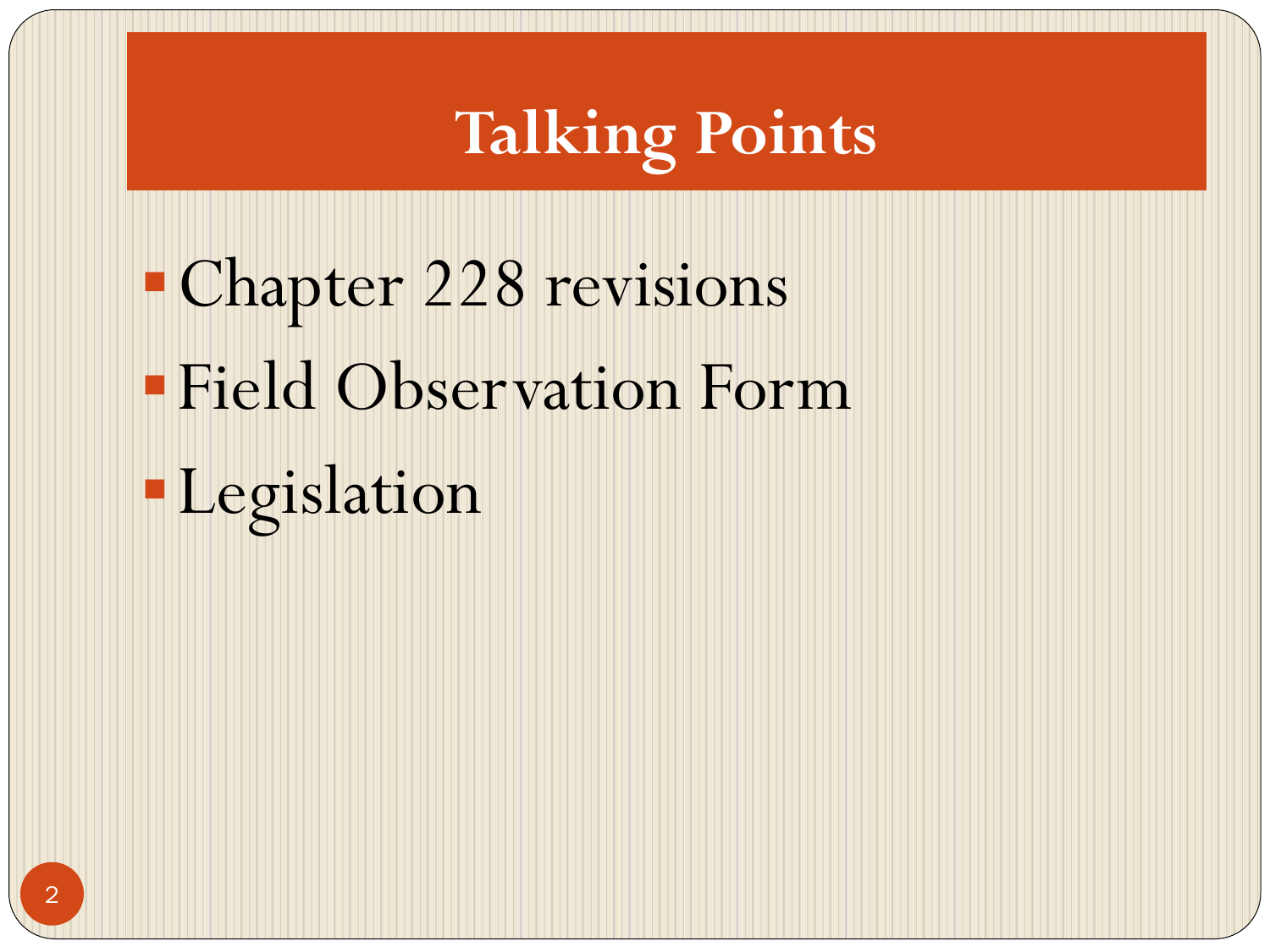#### **TAC §228 – Initial Certification**

• TAC 228.2(10) Field supervisor--A currently certified educator, hired by the educator preparation program, who preferably has advanced credentials, to observe candidates, monitor their performance, and provide constructive feedback to improve their effectiveness as educators.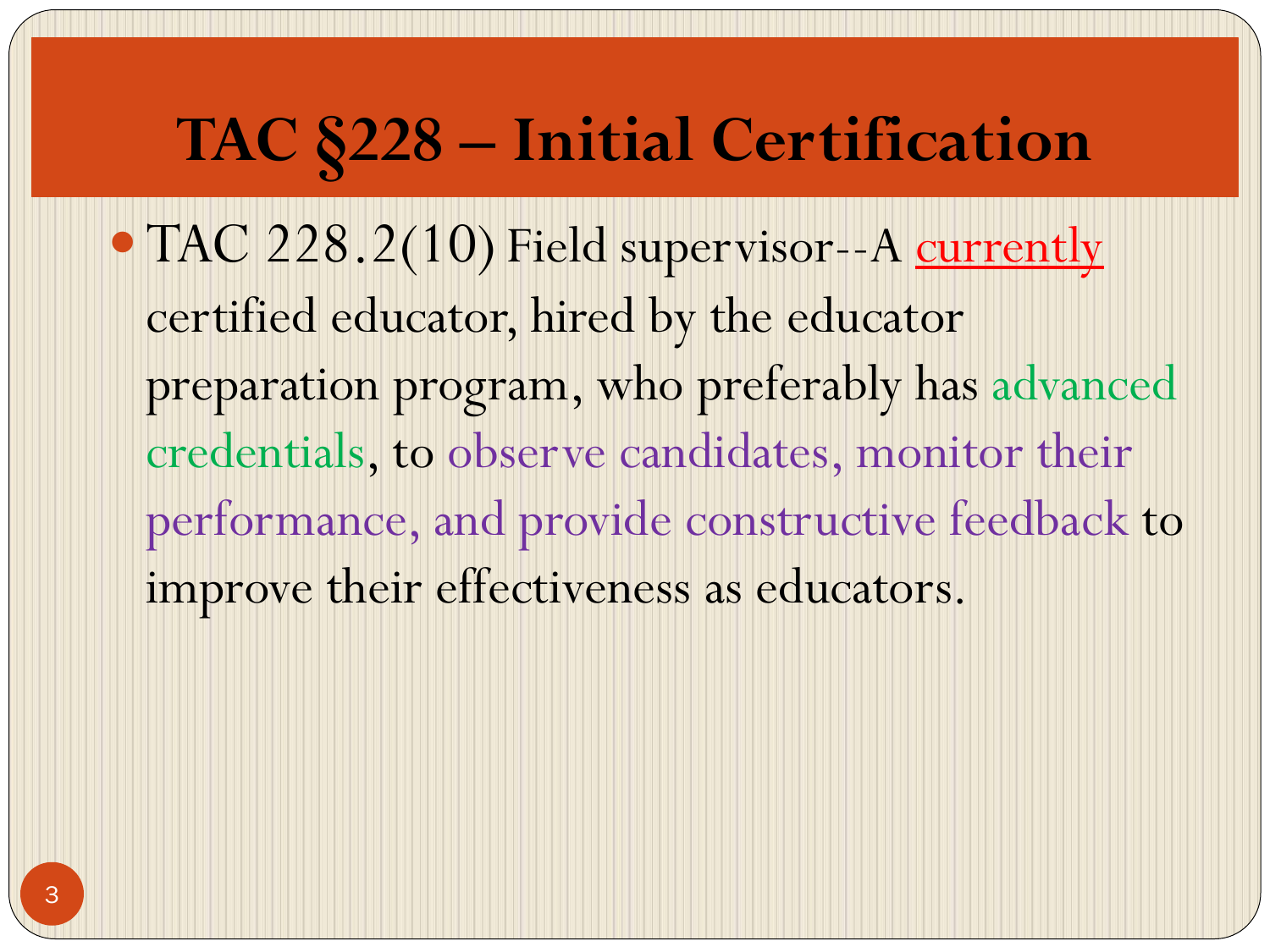#### TAC §228 – Initial Certification

 TAC 228.2(4) Clinical teaching--A minimum 14 week, full-day (70 Days) or 28-week, half-day educator assignment through an educator preparation program at a public school accredited by the Texas Education Agency (TEA) or other school approved by the TEA for this purpose that may lead to completion of a standard certificate; also referred to as student teaching.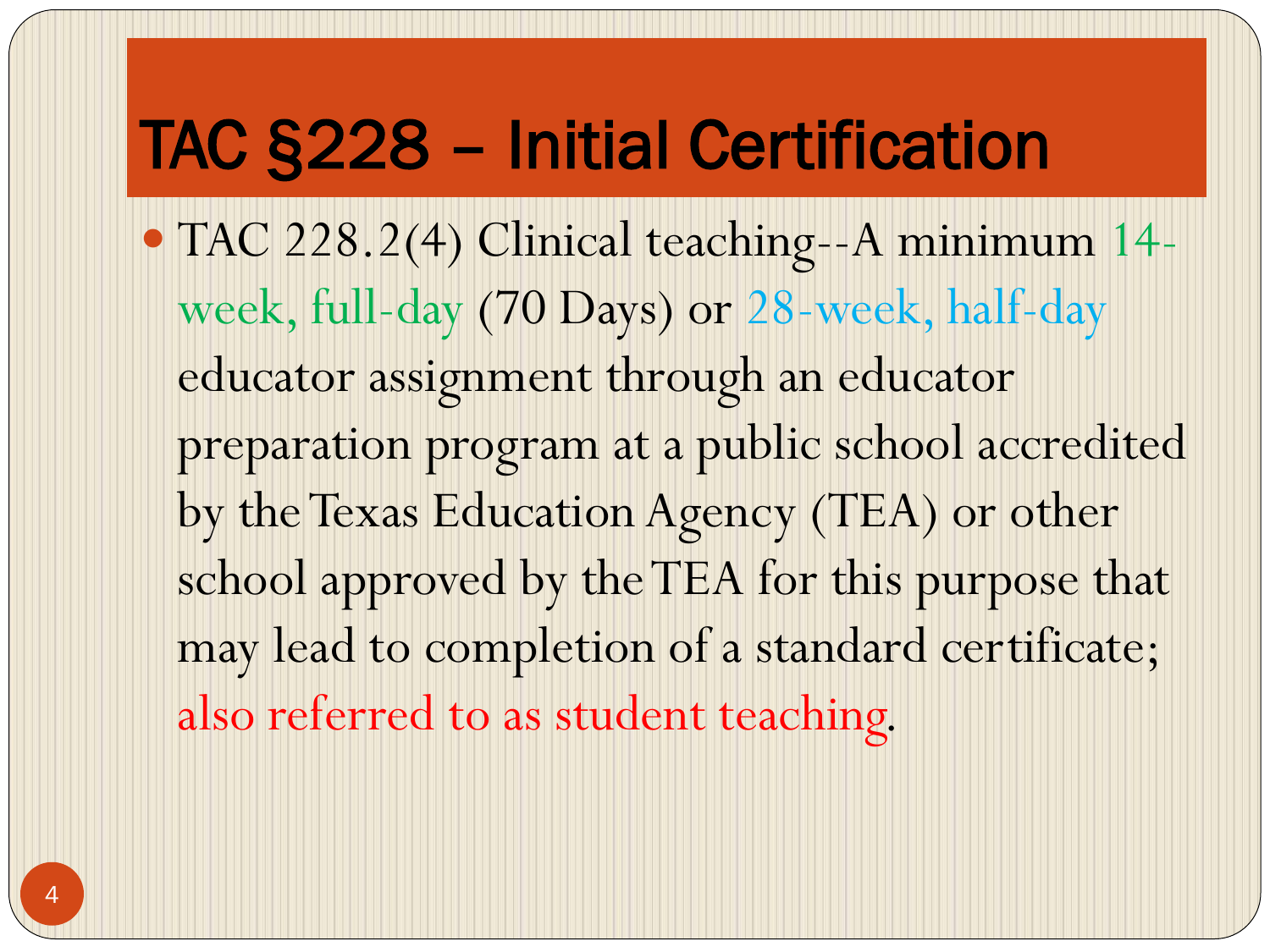### TAC §228– Initial Certification

- TAC 228.2(12) Internship--A supervised, full-time educator assignment for one full school year at a public school accredited by the Texas Education Agency (TEA) or other school approved by the TEA for this purpose that may lead to completion of a standard certificate.
- TAC 228.2(13) Late hire--An individual who has not been accepted into an educator preparation program before June 15 and who is hired for a teaching assignment by a school after June 15 or after the school's academic year has begun.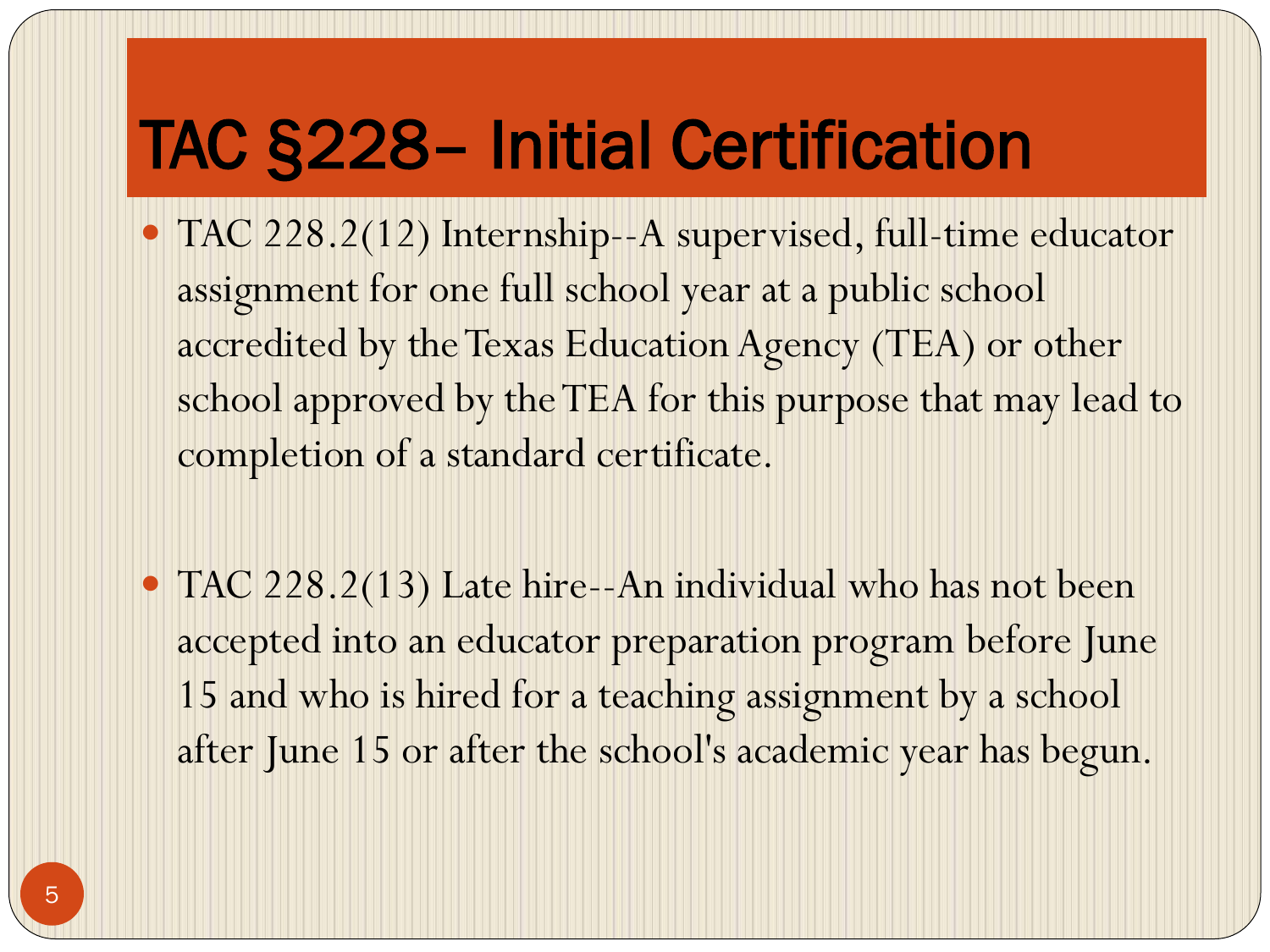### TAC §228.2 – Initial Certification

 (11) Head Start Program--The federal program established under the Head Start Act (42 United States Code, §9801 et seq.) and its subsequent amendments.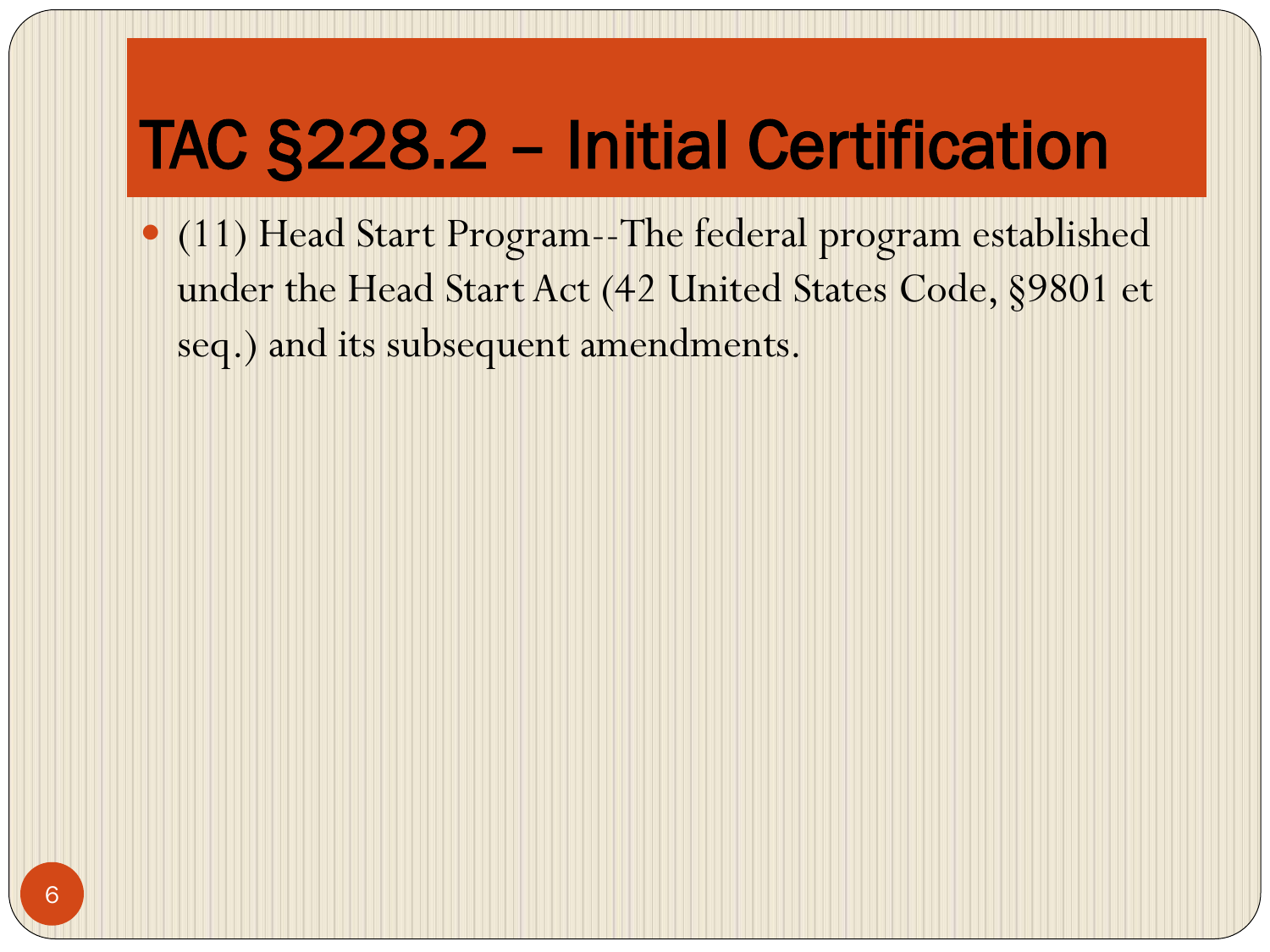#### **TAC Rules Pertaining to Field Supervision**

# TAC 228.35(f)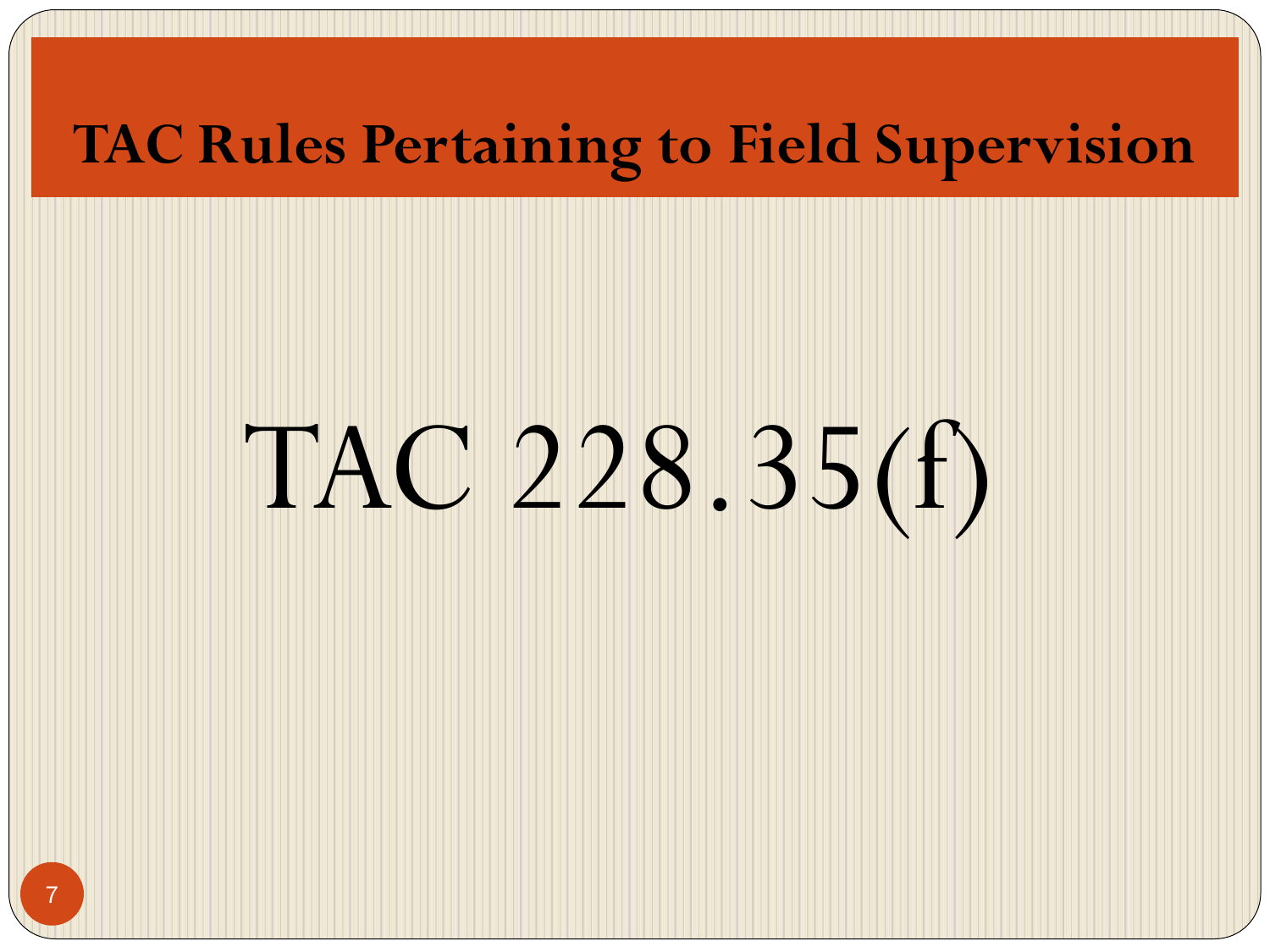#### **TAC 228.35**

- TAC 228.35(d)(2) For initial certification, each EPP shall also provide at least one of the following:
- (A) clinical teaching, as defined in §228.2 of this title, for a minimum of 14 weeks, full day or 28 weeks, half day;

or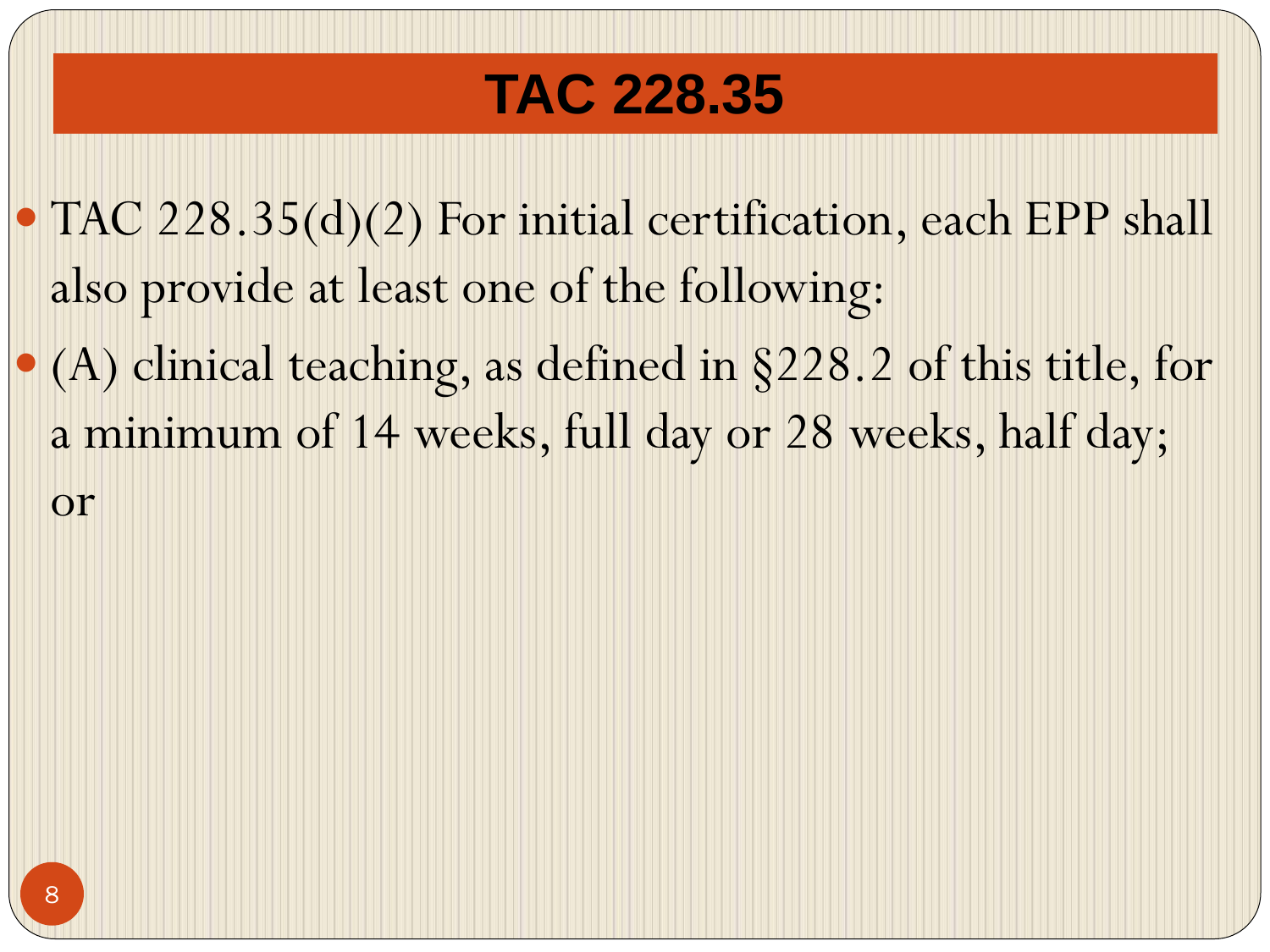(B) internship, as defined in §228.2 of this title, for a minimum of one full school year for the assignment that matches the certification field for which the individual is prepared by the EPP. The individual would hold a probationary certificate and be classified as a "teacher" as reported on the campus Public Education Information Management System (PEIMS) data. An EPP may permit an internship of up to 30 school days less than the minimum if due to maternity leave, military leave, illness, or late hire date.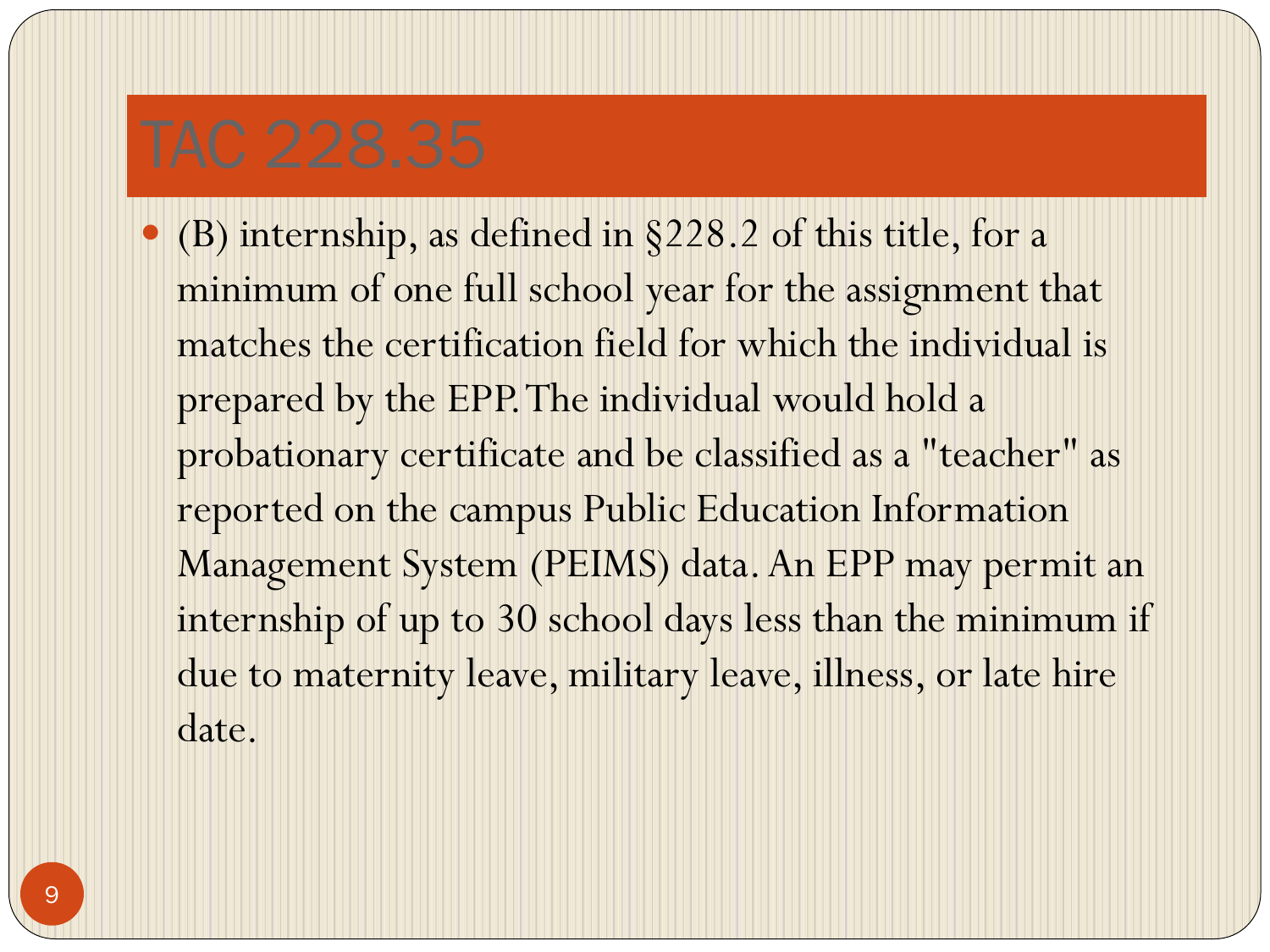- (i) An internship or clinical teaching for an Early Childhood-Grade 6 candidate may be completed at a Head Start Program with the following stipulations:
- (I) a certified teacher is available as a trained mentor;
- (II) the Head Start program is affiliated with the federal Head Start program and approved by the TEA;
- (III) the Head Start program teaches three- and four-year-old students; and
- (IV) the state's pre-kindergarten curriculum guidelines are being implemented.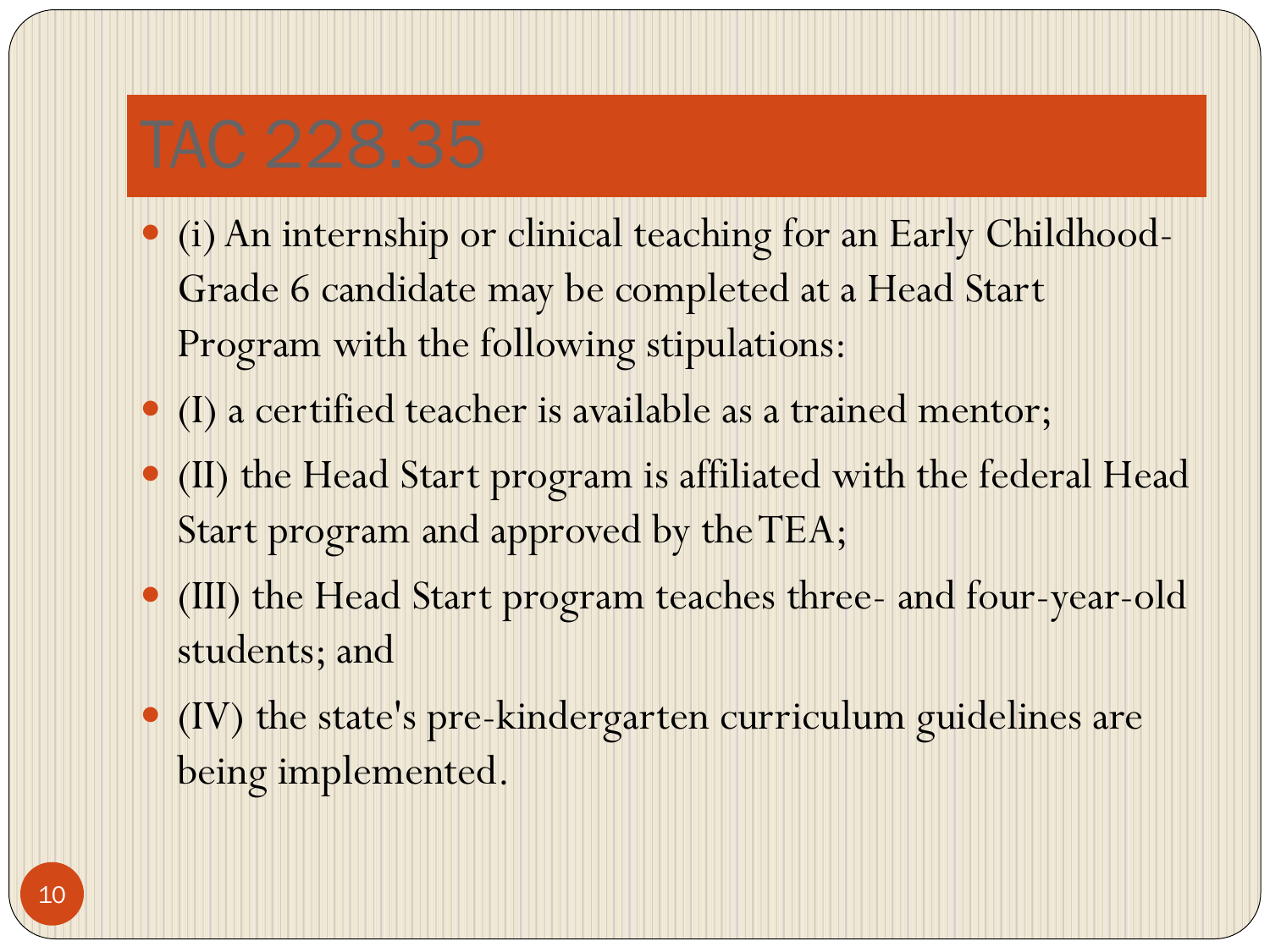(f) Ongoing Educator Preparation Program Support for Initial Certification of Teachers. Supervision of each candidate shall be conducted with the structured guidance and regular ongoing support of an experienced educator who has been trained as a field supervisor. The initial contact, which may be made by telephone, email, or other electronic communication, with the assigned candidate must occur within the first three weeks of assignment. The field supervisor shall document instructional practices observed, provide written feedback through an interactive conference with the candidate, and provide a copy of the written feedback to the candidate's campus administrator. Informal observations and coaching shall be provided by the field supervisor as appropriate.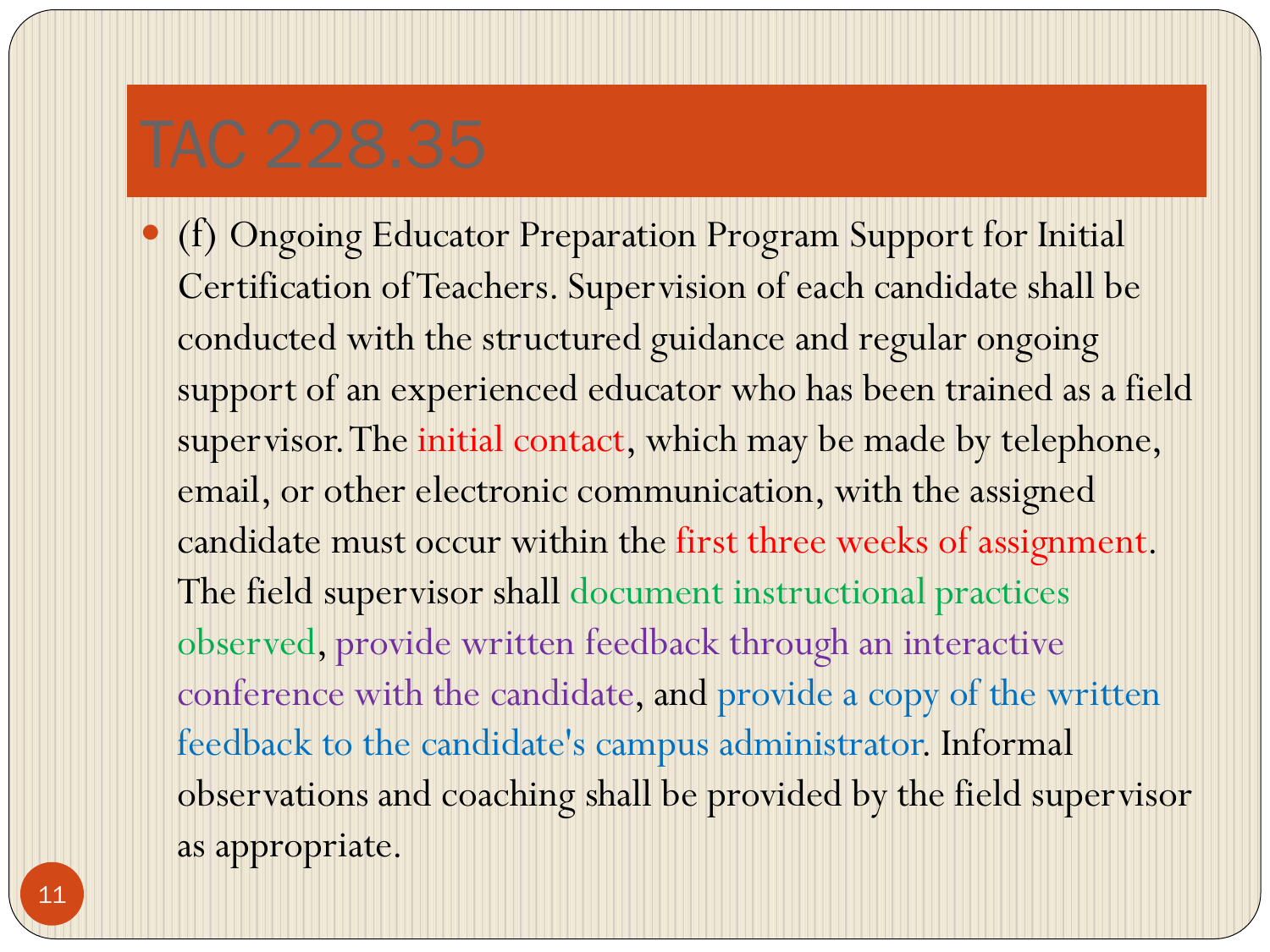#### Texas Administrative Code

- (1) Each observation must be at least 45 minutes in duration, must be conducted by the field supervisor, and must be on the candidate's site in a face-to-face setting.
- (2) An educator preparation program must provide the first observation within the first six weeks of all assignments.
- (3) For an internship, an educator preparation program must provide a minimum of three formal observations during the first semester and two formal observations during the second semester.
- \* (4) For clinical teaching, an educator preparation program must provide a minimum of three observations during the assignment, which is a minimum of 14 consecutive weeks.

 $\bullet$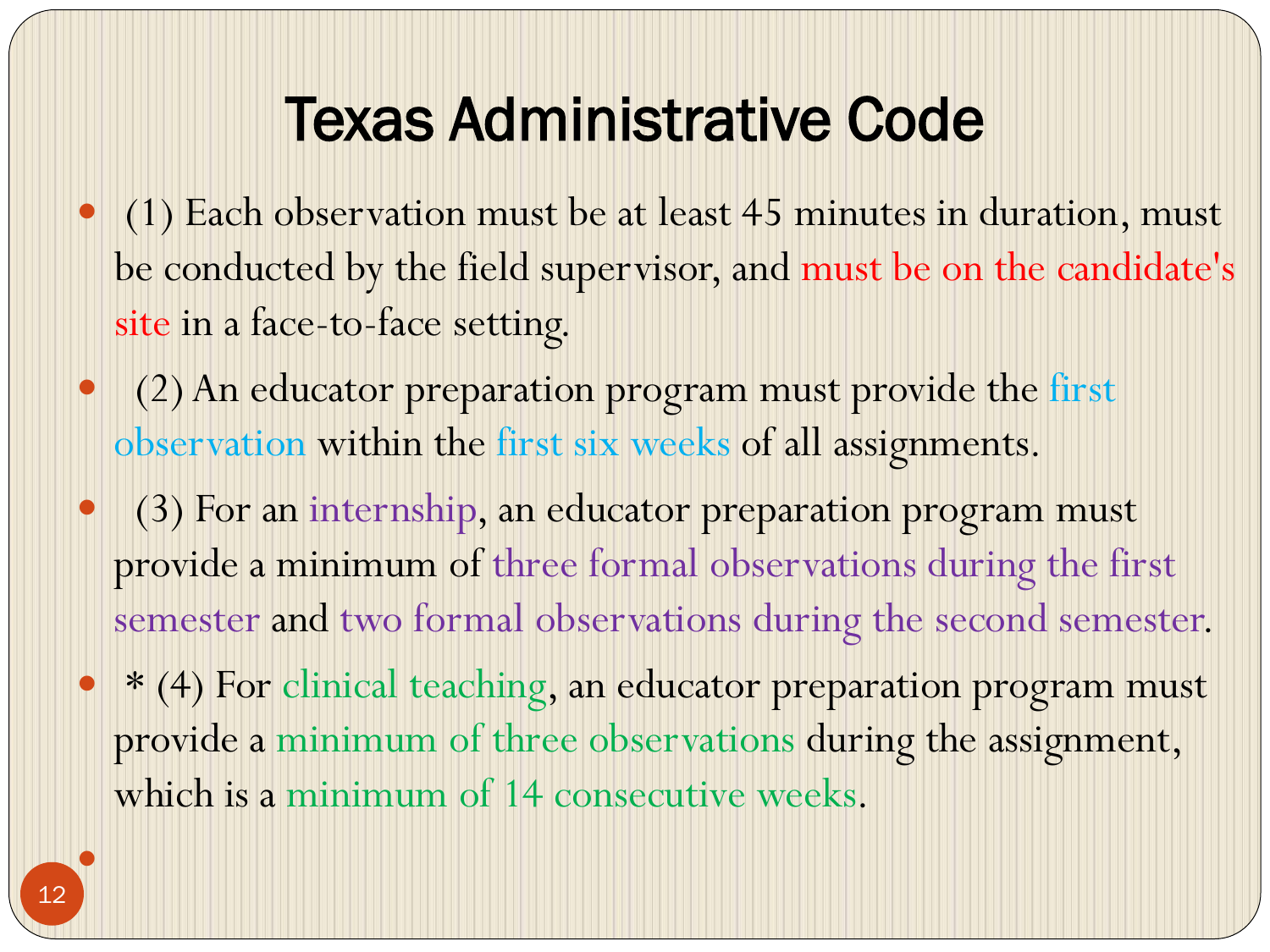#### Reality Check for Observation Form

**Start Date of Assignment** 

**Time**

**Signatures**

**Principal Copy**

**Contents of Form**

- Make sure it is on supervisor log or on actual observation form
- Start and stop time of formal evaluation; start and stop time for interactive conference
- For field supervisor and candidate as evidence of completion
- Some way to document that principal received a copy of observation
- Are items observable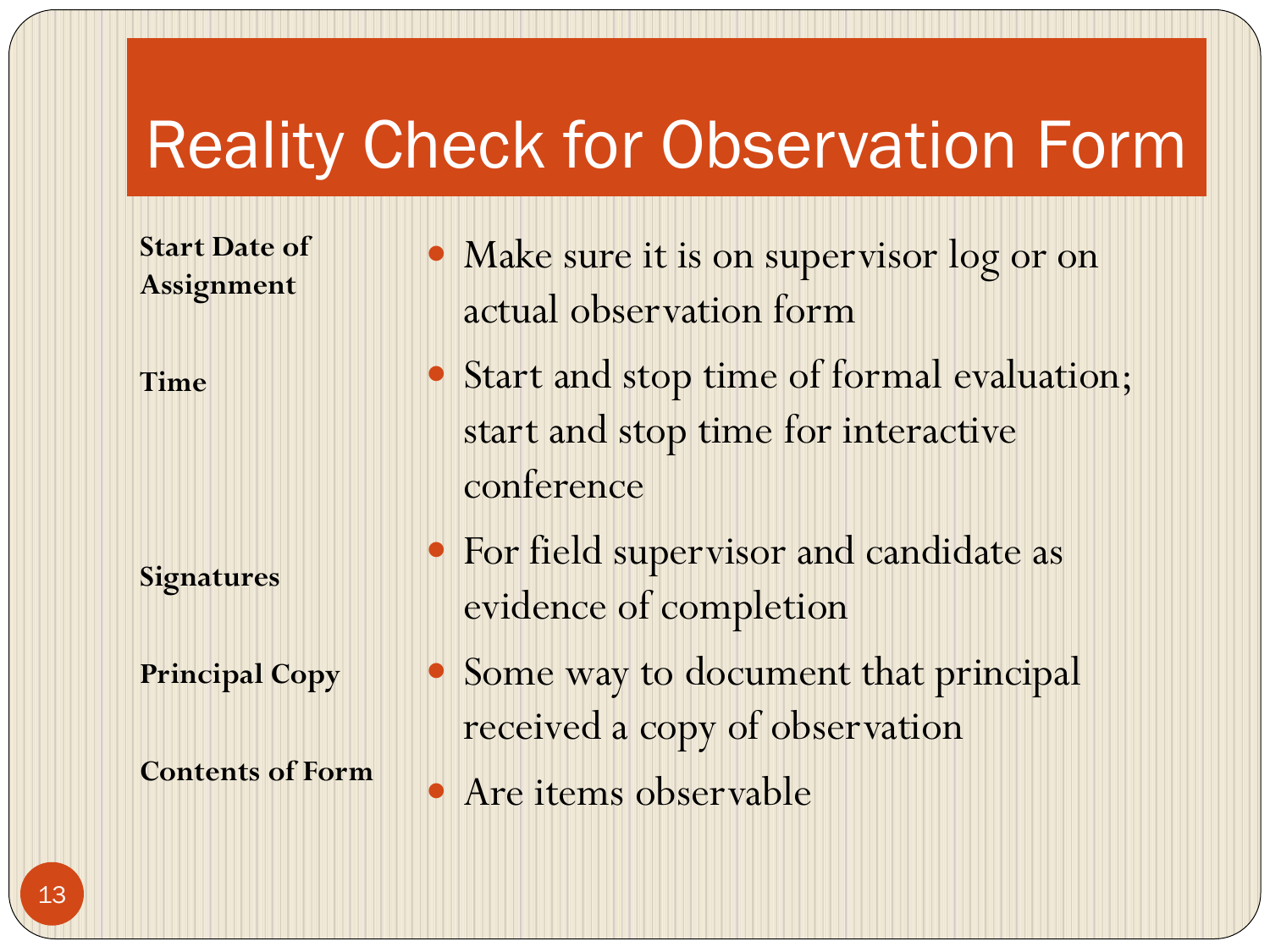#### Reality Check for Observation Form

**Mentors/ Cooperating Teachers** 

• They are an equal partner in preparing new teachers – Include them- (input, conferencing, frequent communications, etc.)

**Coaching** 

 Document additional assistance and coaching consistently among all field supervisors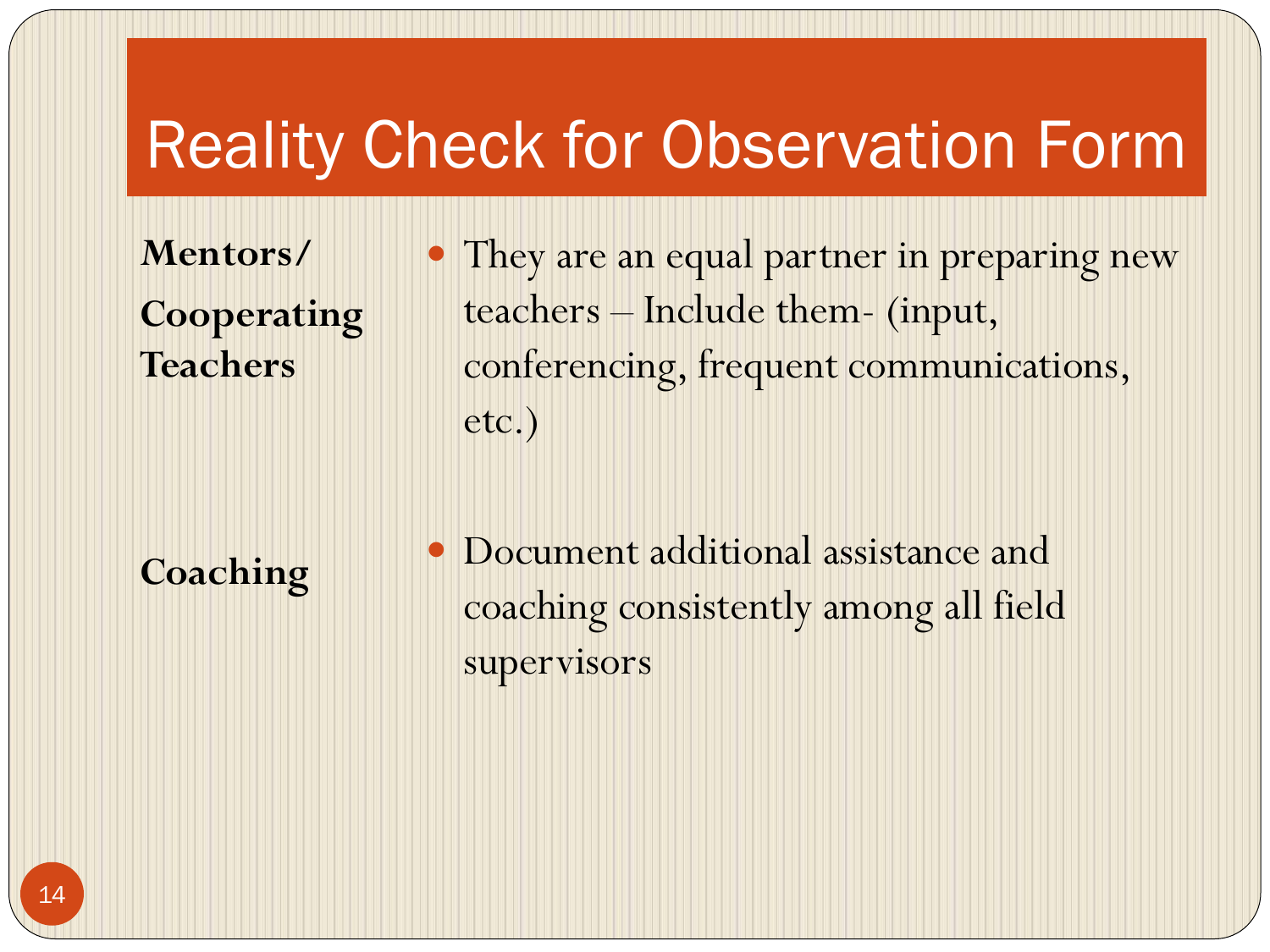## Important

Observations must be conducted for all candidates on year 1, 2, and 3 probationary certificates, student teaching, clinical teaching.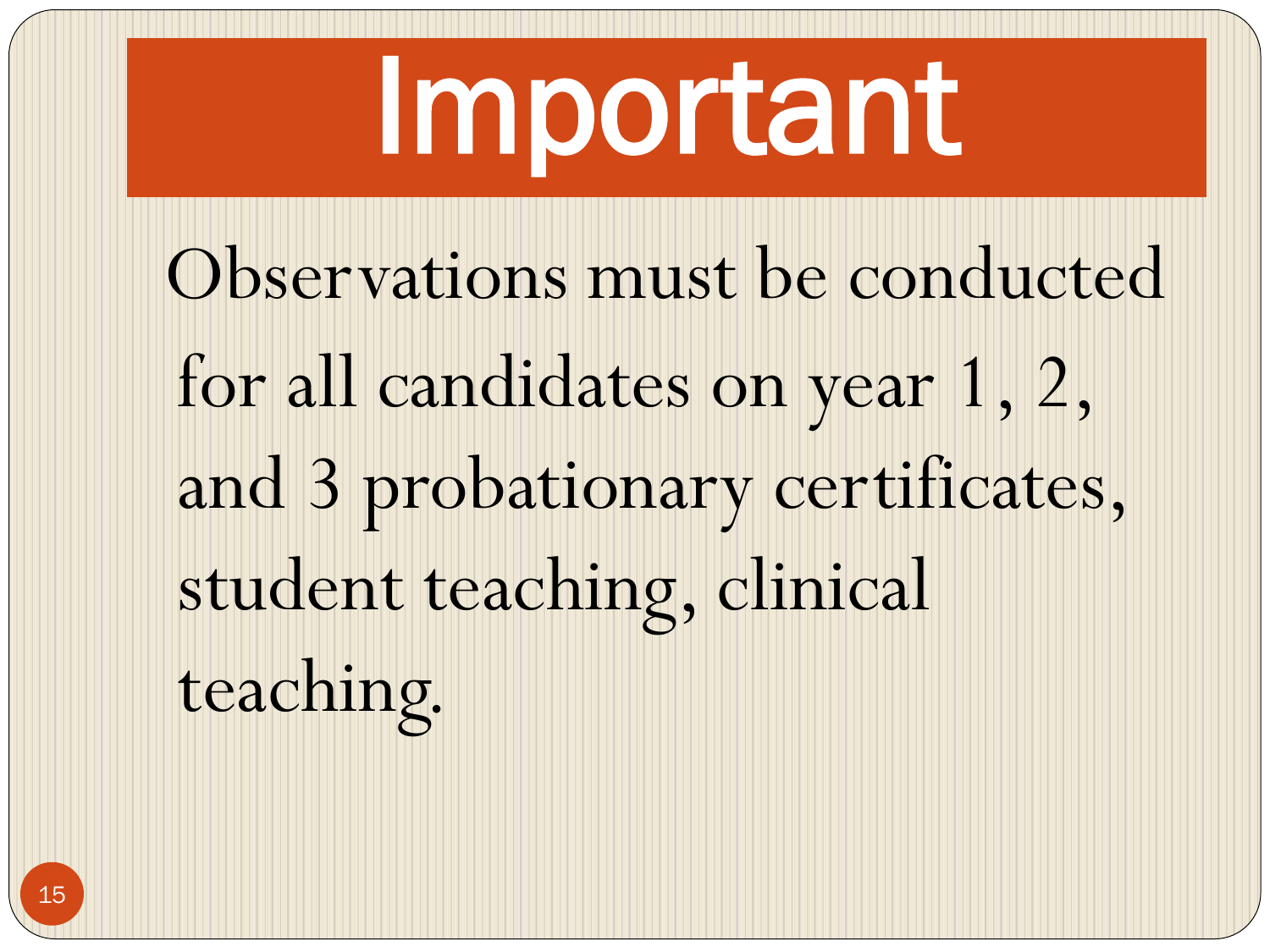# Professional Class Field Supervision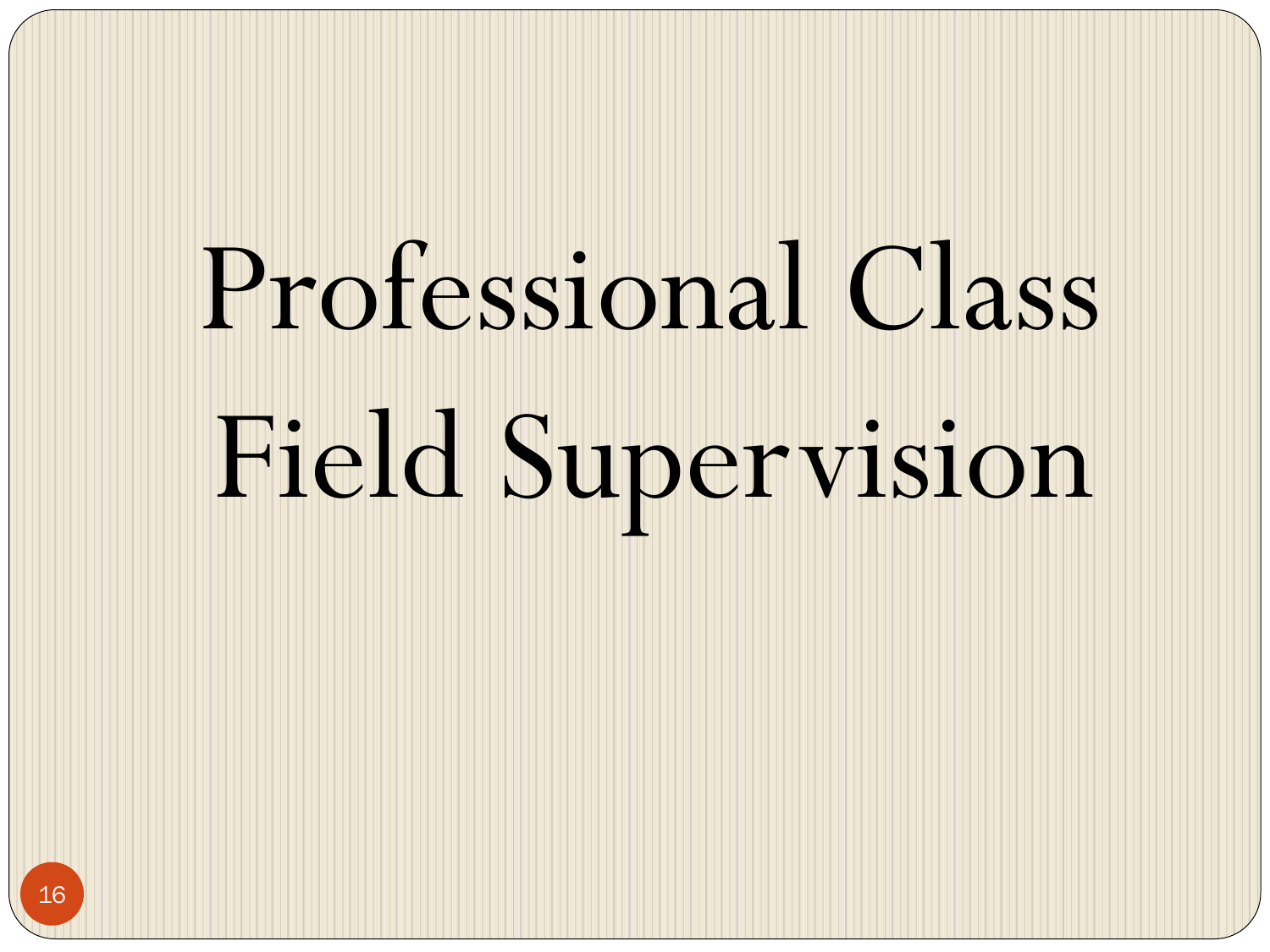#### TAC §228 – Professional Certification

 TAC 228.2(17) Practicum--A supervised professional educator assignment at a public school accredited by the Texas Education Agency (TEA) or other school approved by the TEA for this purpose that is in a school setting in the particular field for which a professional certificate is sought such as superintendent, principal, school counselor, school librarian, educational diagnostician, reading specialist, and/or master teacher.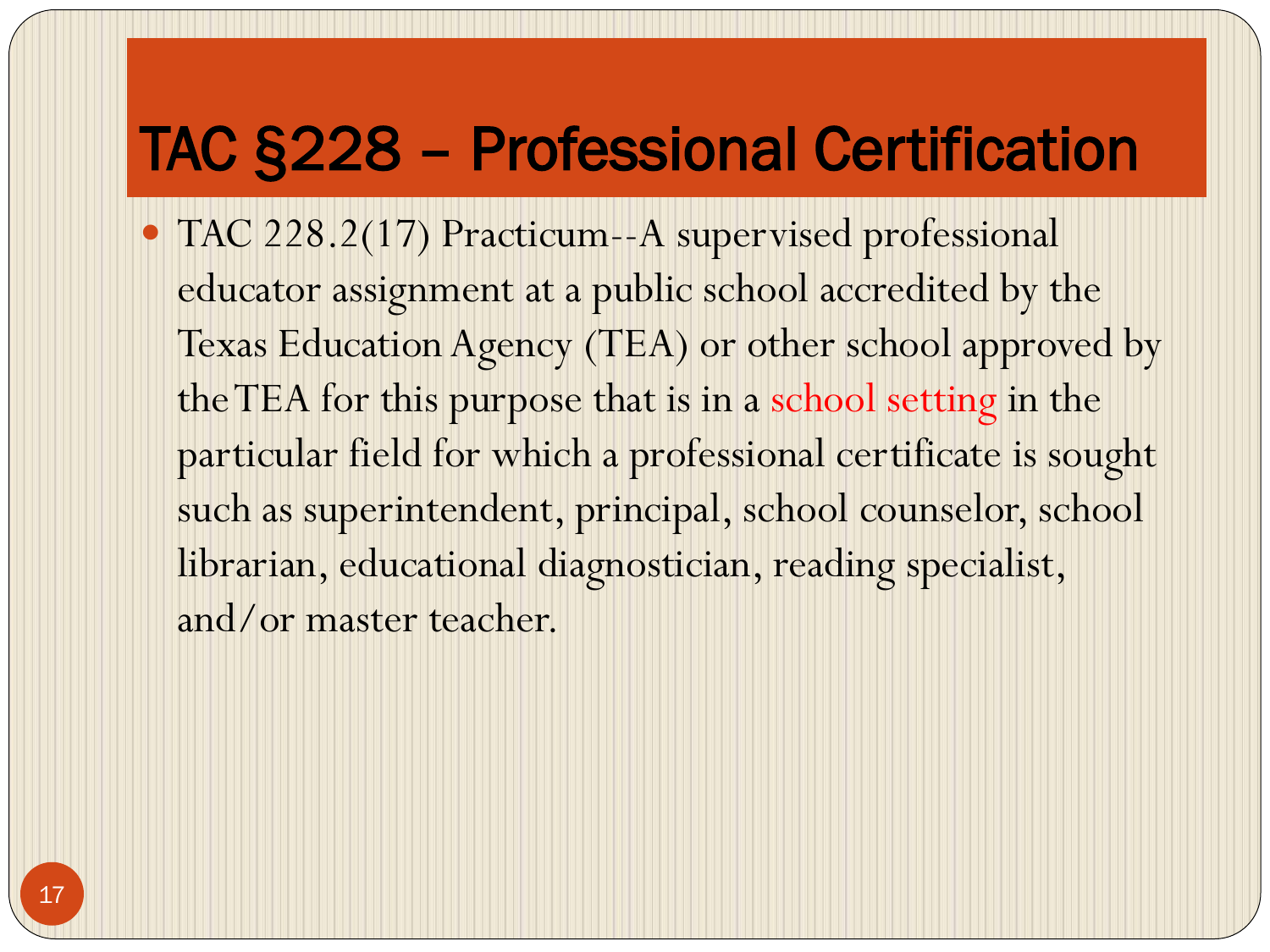#### TAC §228.2 – Professional Certification

- (18) Professional certification--Certification for superintendent, principal, school counselor, school librarian, educational diagnostician, reading specialist, and/or master teacher.
- (19) Site supervisor--For a practicum, a certified educator who has experience in the aspect(s) of the professional certification being pursued by the candidate; who has completed training or orientation for site supervision; who guides, assists, and supports the candidate during the practicum; and who reports the candidate's progress to the candidate's educator preparation program.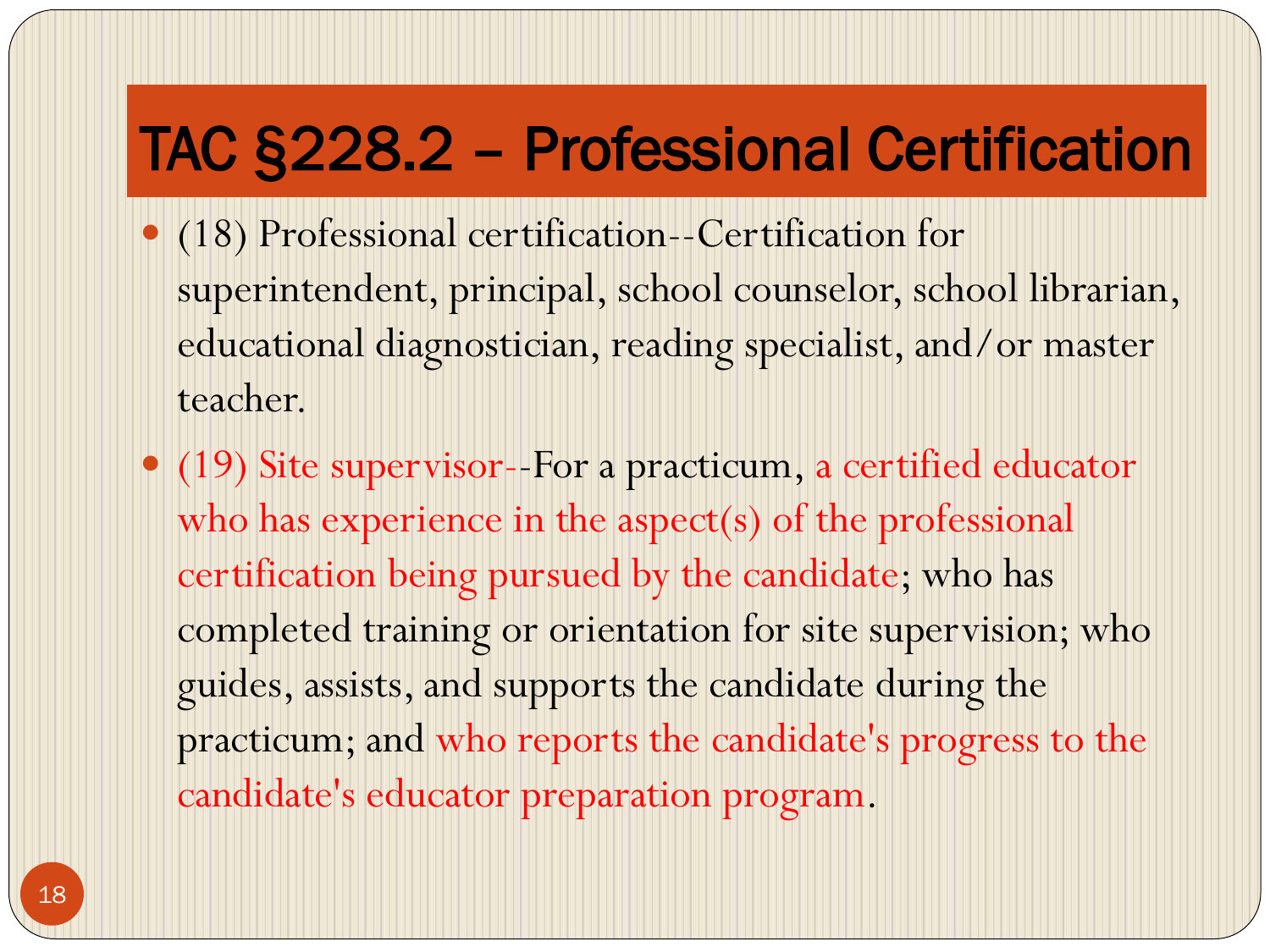TAC 228.35(g) Ongoing Educator Preparation Program Support for Professional Certification. Supervision of each candidate shall be conducted with the structured guidance and regular ongoing support of an experienced educator who has been trained as a field supervisor. The initial contact, which may be made by telephone, email, or other electronic communication, with the assigned candidate must occur within the first three weeks of assignment. The field supervisor shall document professional practices observed, provide written feedback through an interactive conference with the candidate, and provide a copy of the written feedback to the candidate's site supervisor. Informal observations and coaching shall be provided by the field supervisor as appropriate.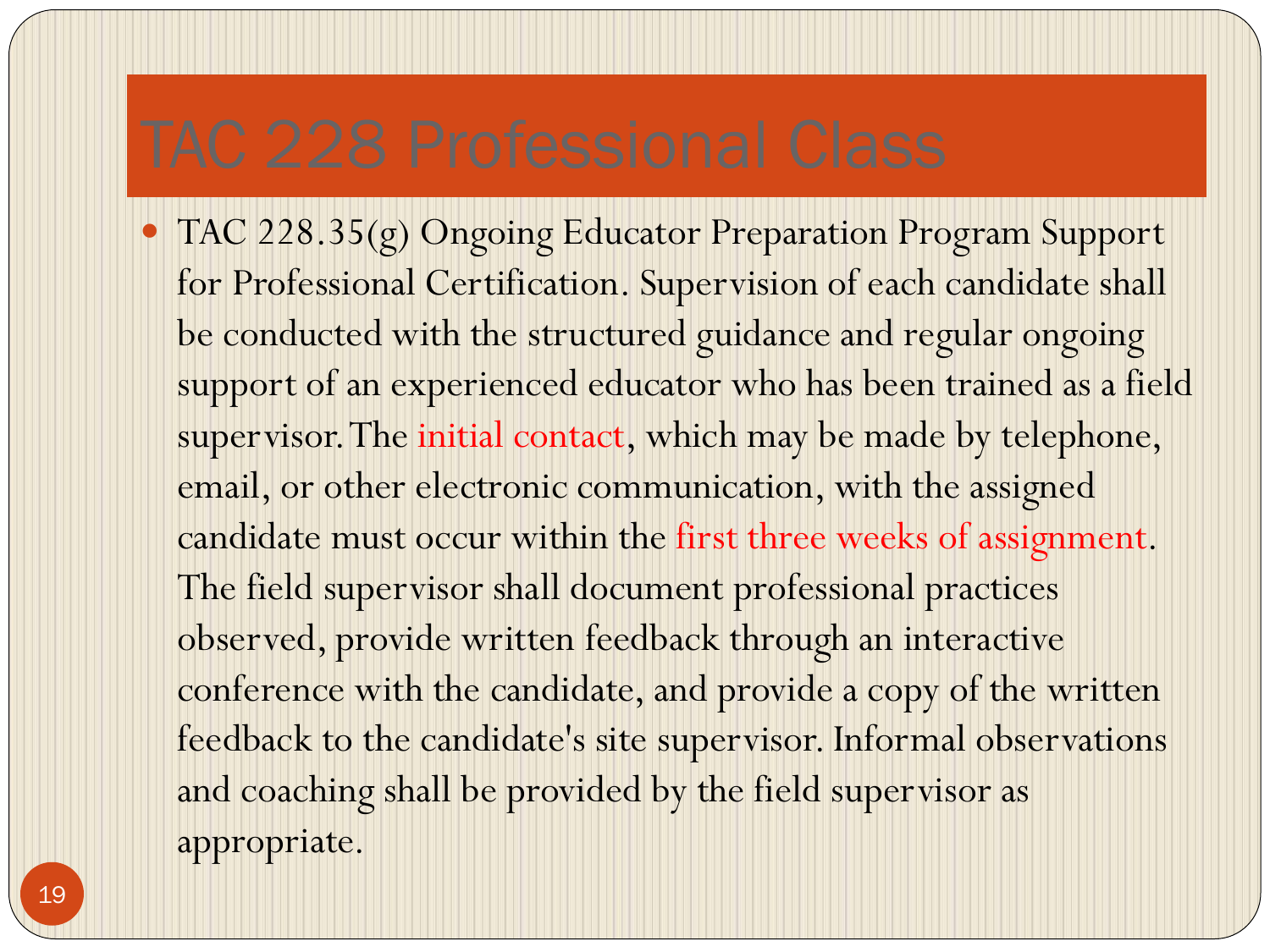- (1) Observations must be at least 135 minutes in duration in total throughout the practicum and must be conducted by the field supervisor.
- (2) An EPP must provide the first observation within the first six weeks of all assignments.
- (3) An EPP must provide a minimum of three observations during the term of the practicum.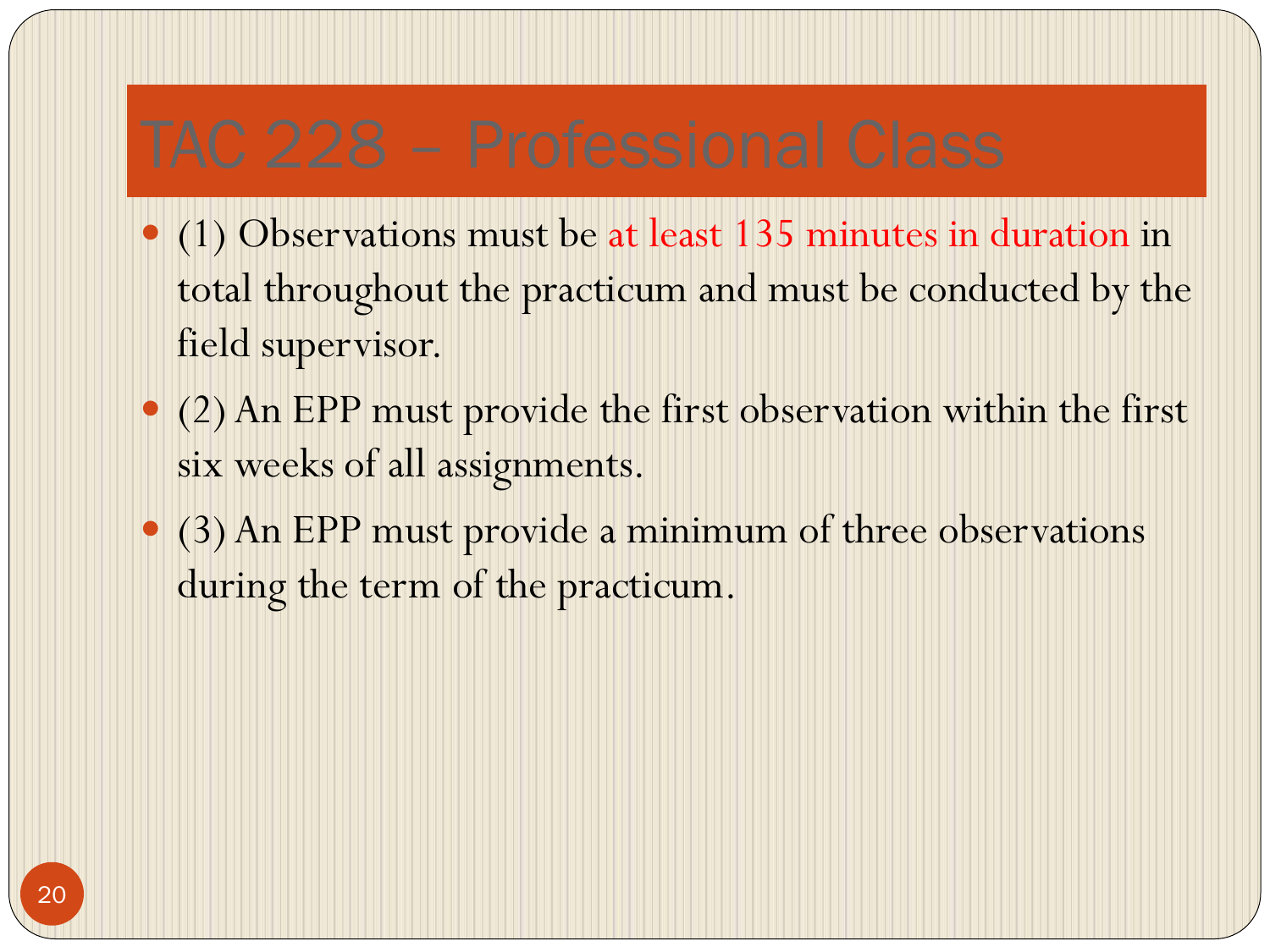## Important Observations/coaching must be conducted for all professional certification candidates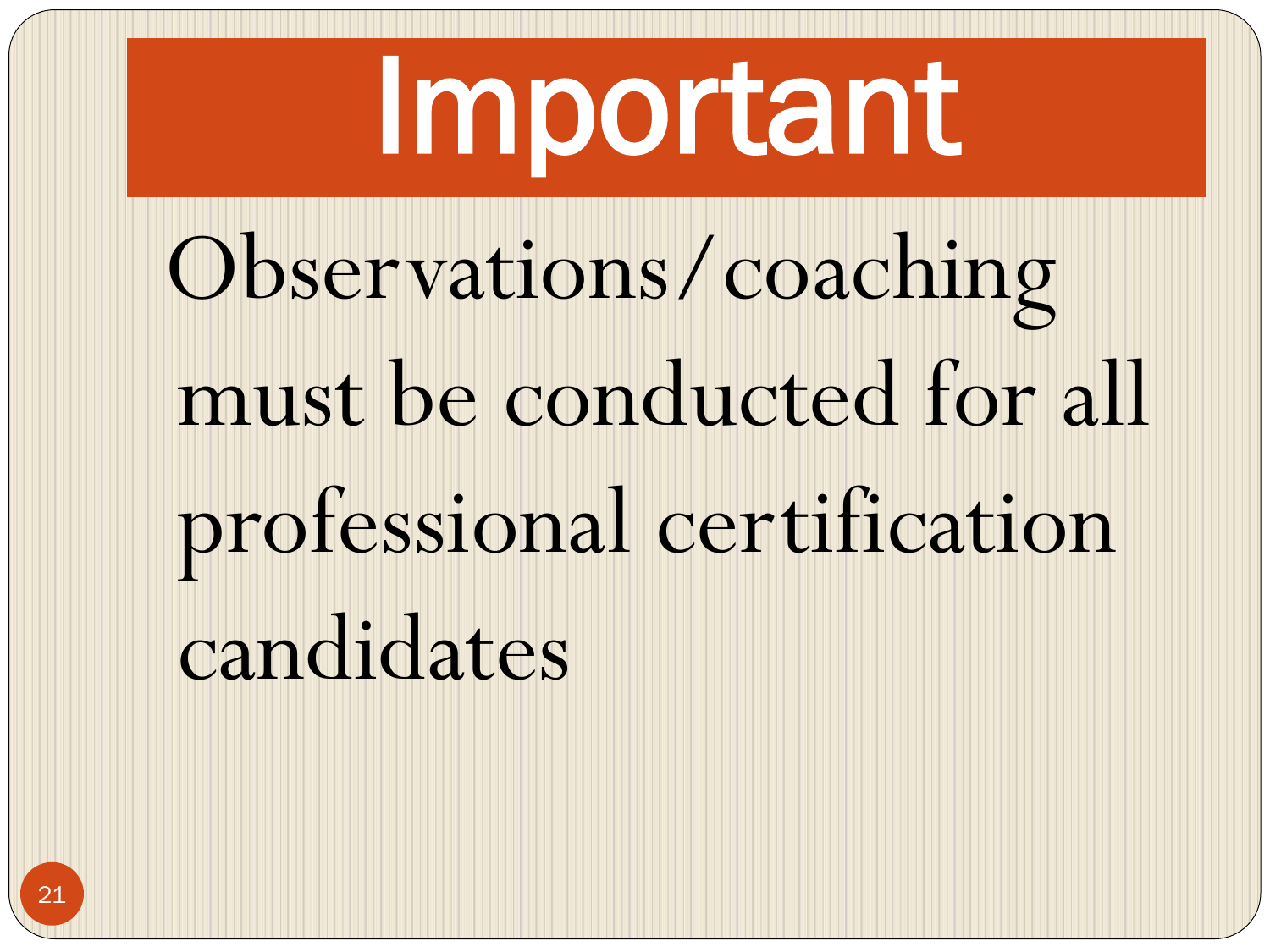#### Reality Check for the Observation Form

**Professional Classes – New Rules to be effective Oct. 26, 2014**

Similar to rules for initial certification…

- minimum of 3 interactions during practicum period
- 135 minutes of interactions (No Format Specified)
- Interactions focused on standards for the class
- Written feedback/Interactive **Conference** 
	- Copy to Campus Administrator
	- Coaching and support documented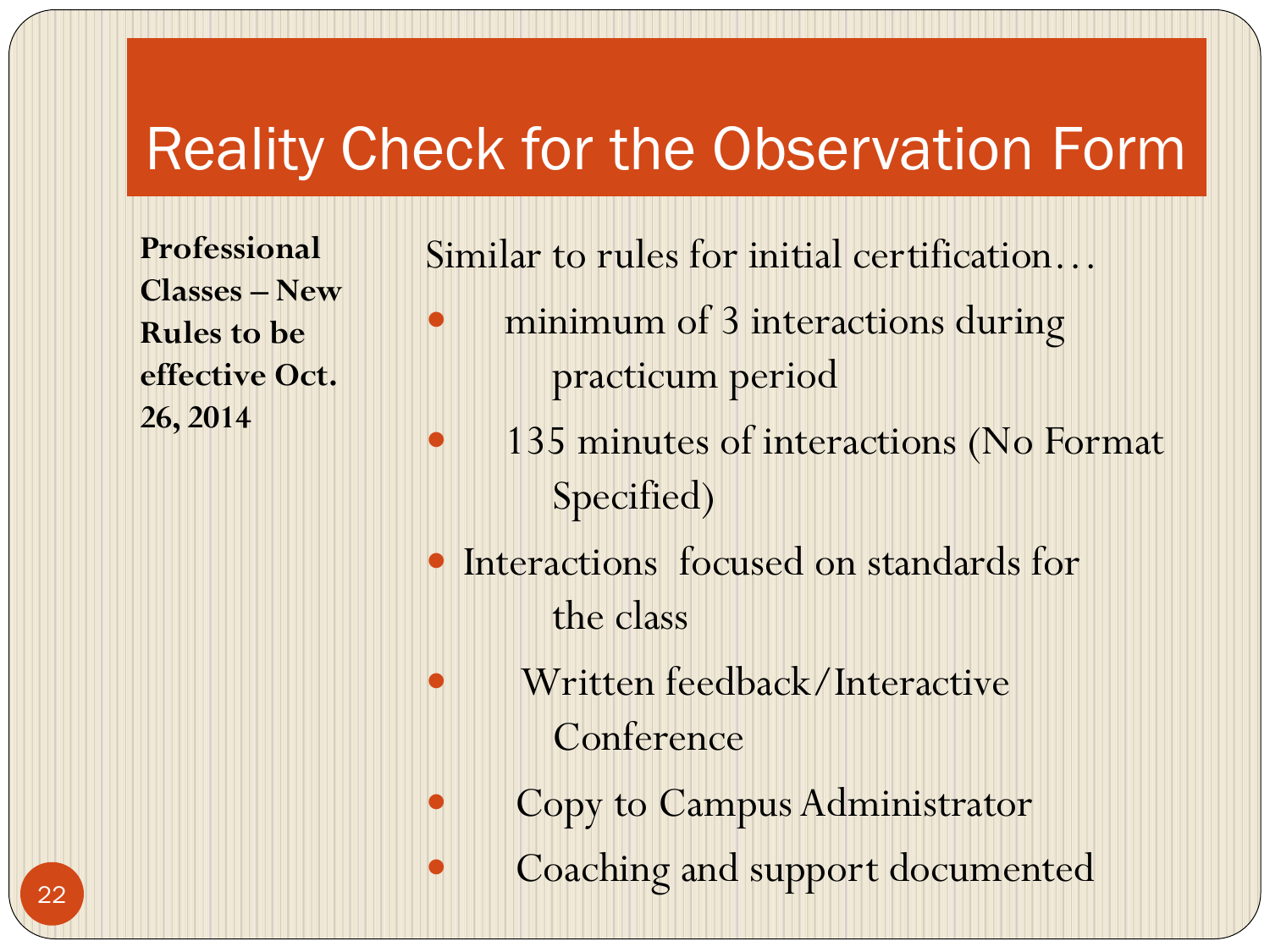## Senate Bill 174/TAC 229 • Four Standards for Accreditation

## • Standard 4: Frequency, Duration, Quality of Field Supervision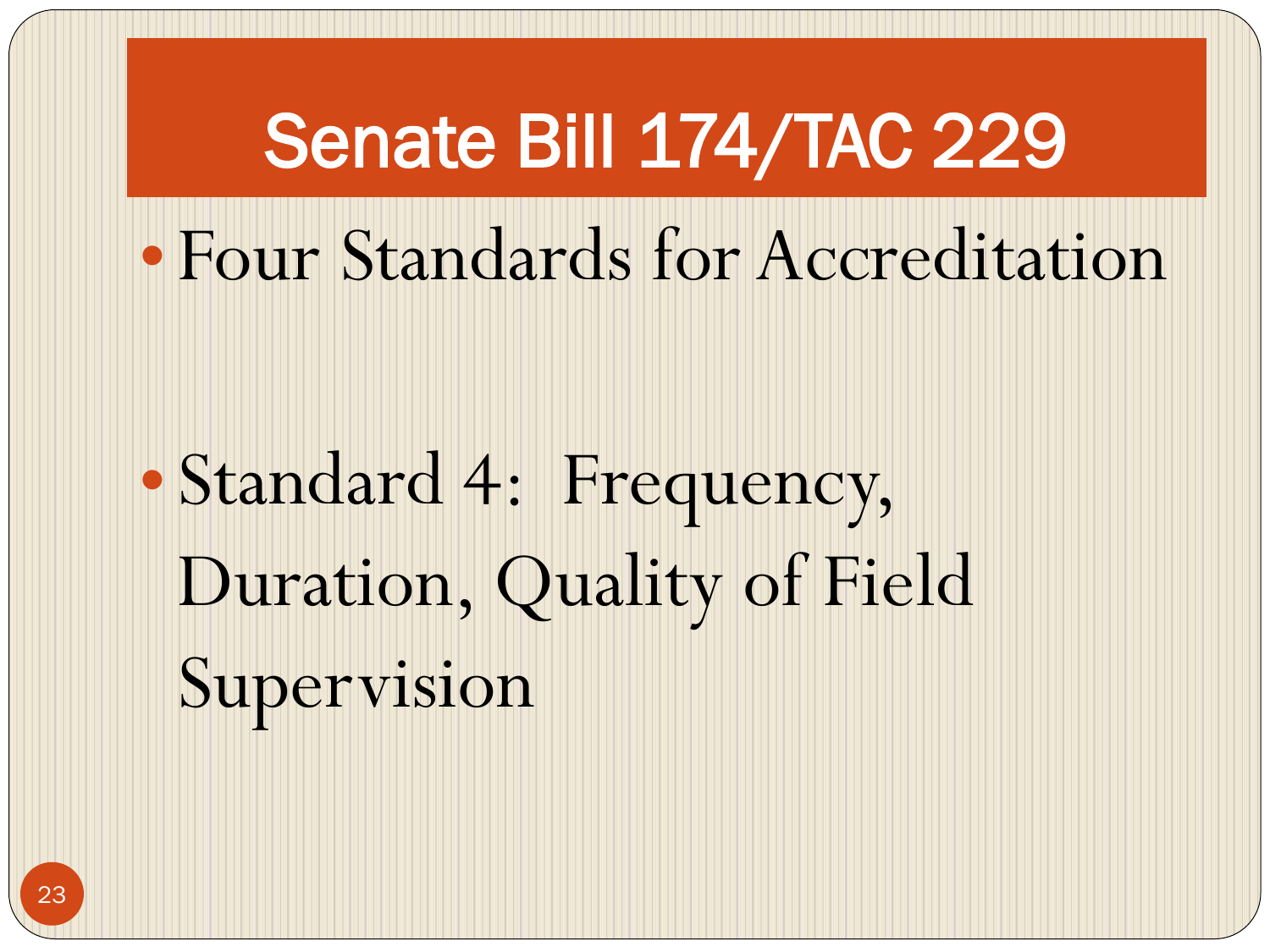## Importance? Your Field Supervision Performance will directly affect the Accreditation of your Educator Preparation Program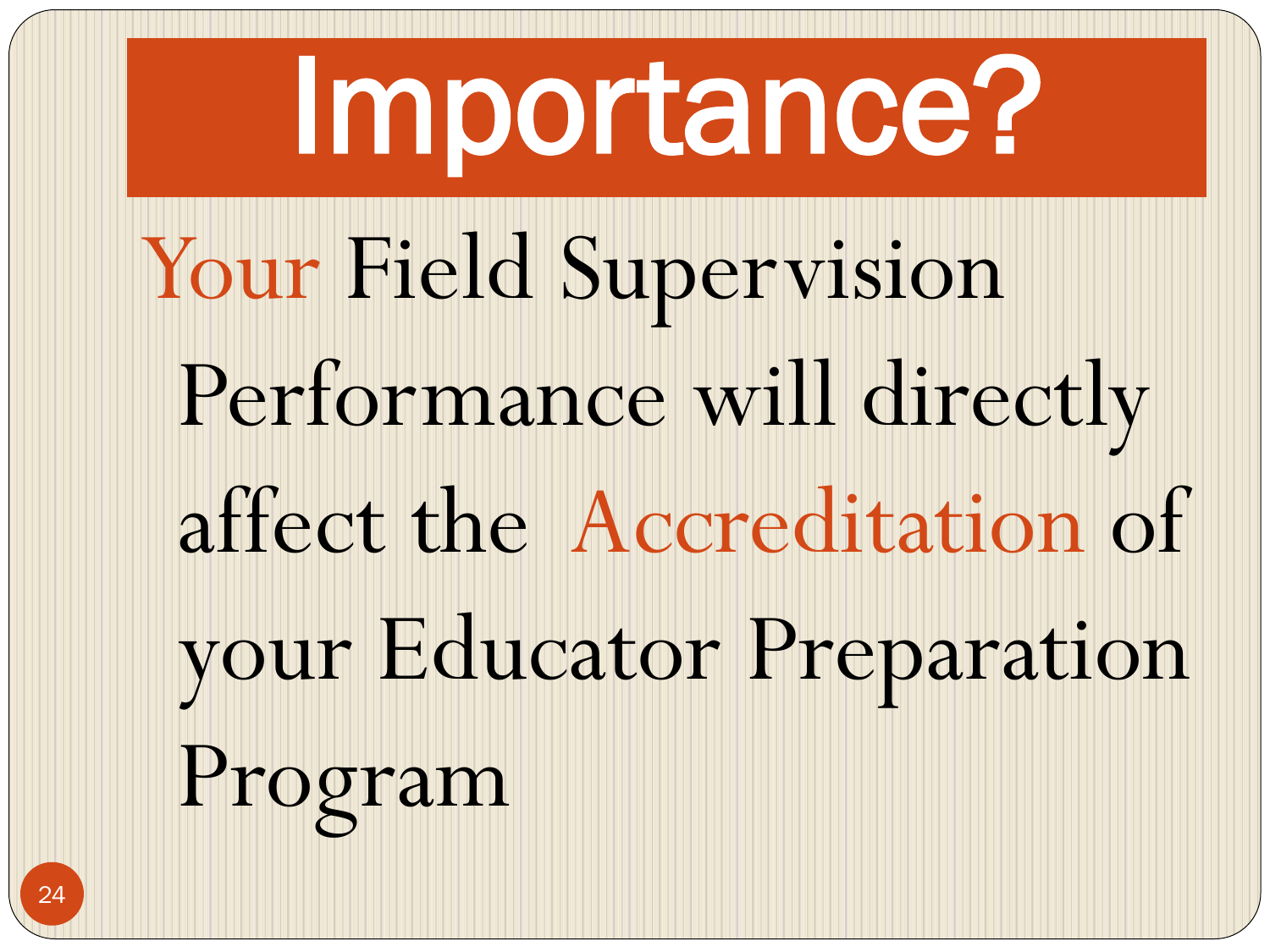### Collection of Frequency and Duration

Input of observation information into TEA ASEP Database for each clinical teacher and intern - field supervisor name, placement date, date of observation, start time – stop time, comments – starting 9/15/2016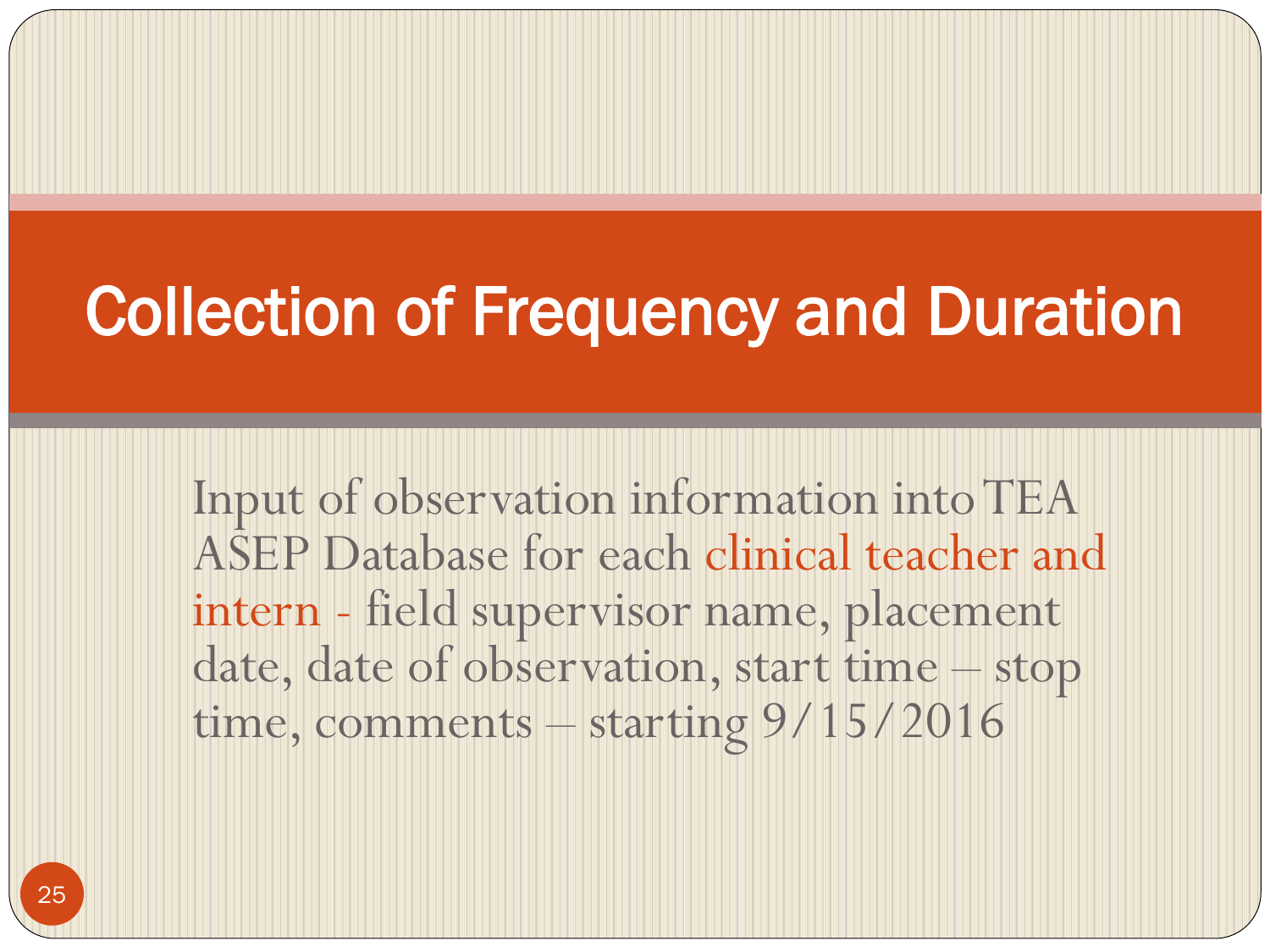Who to Input into TEA Observation Database?

**Interns Student Teachers/ Clinical Teachers YES**

**YES**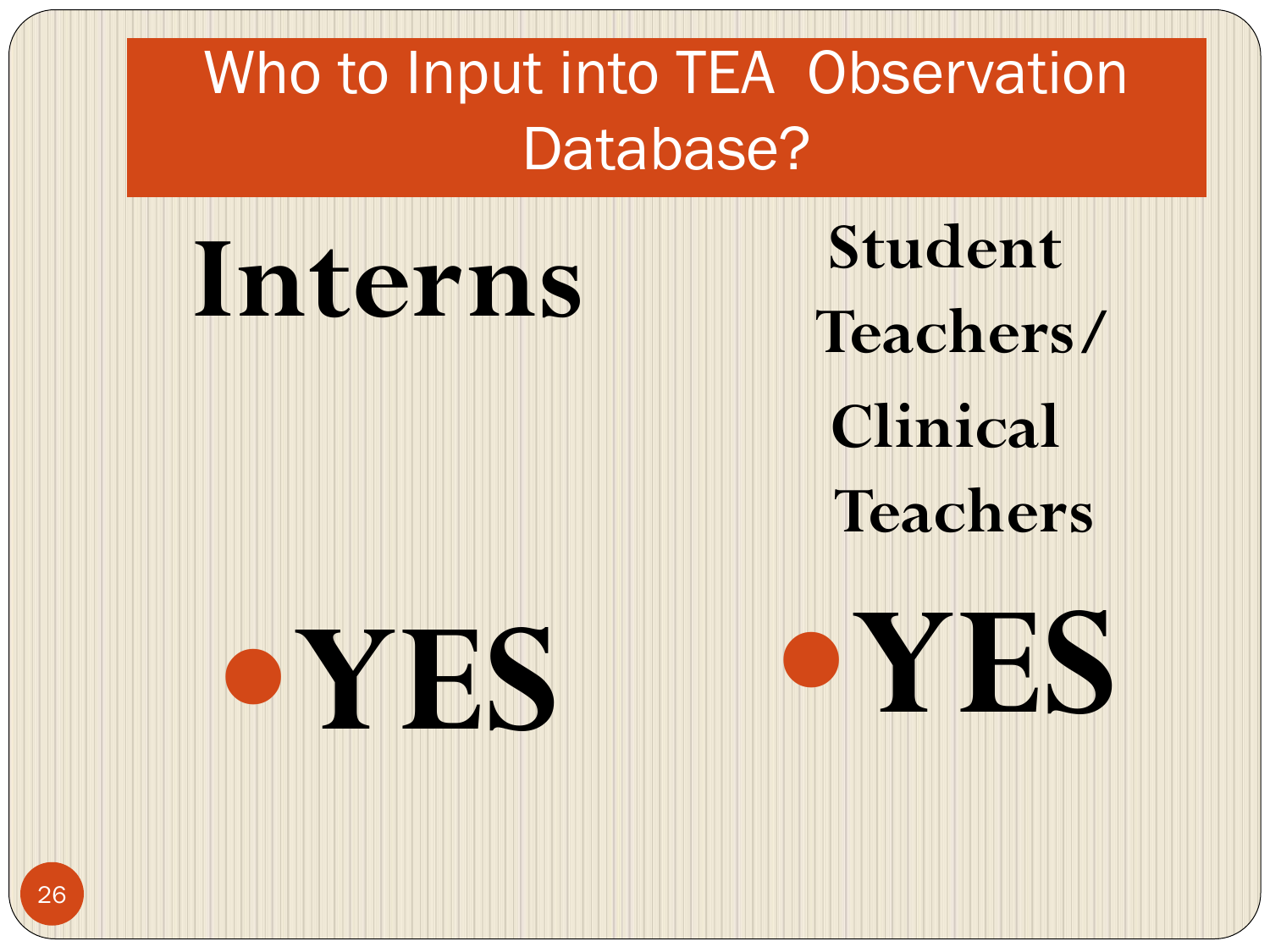#### SBEC Meeting - June 12th

- Chapter 228
- Discuss definition of field supervisor – word "currently"
- Discuss minimum number of required field supervisor observations for 12-week, 24-week, and full-year clinical teaching and internship assignments.
- Options may include increasing the minimum number of required observations for a 24-week clinical teaching assignment from three to six observations and a full-year internship from three to nine observations.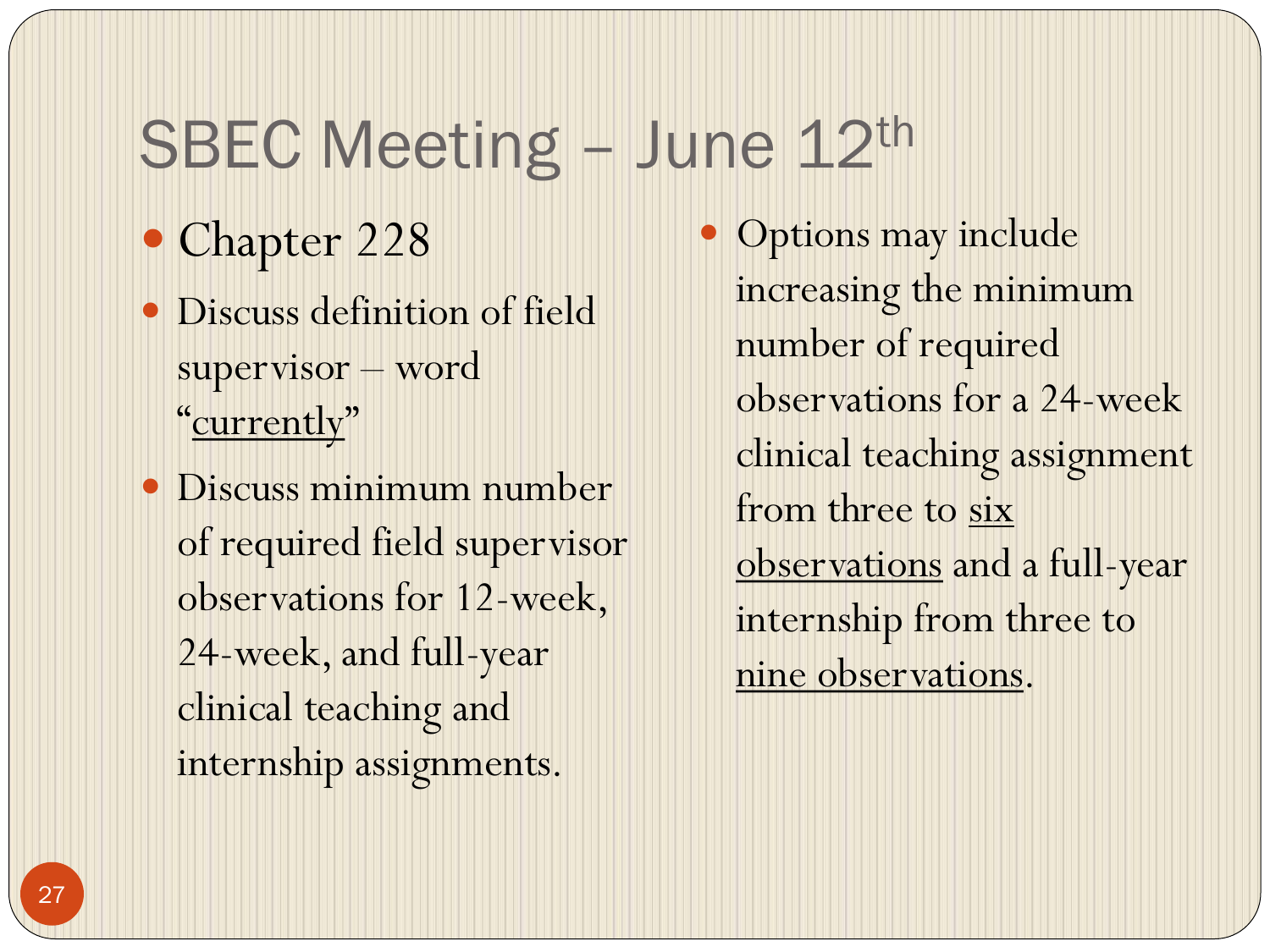Discuss how the observations should be distributed, whether a minimum amount of time between observations needed to be added, and restricting a supervisor from participating in a clinical teaching, internship, or practicum assignment where the supervisor is being mentored or supervised by a subordinate

.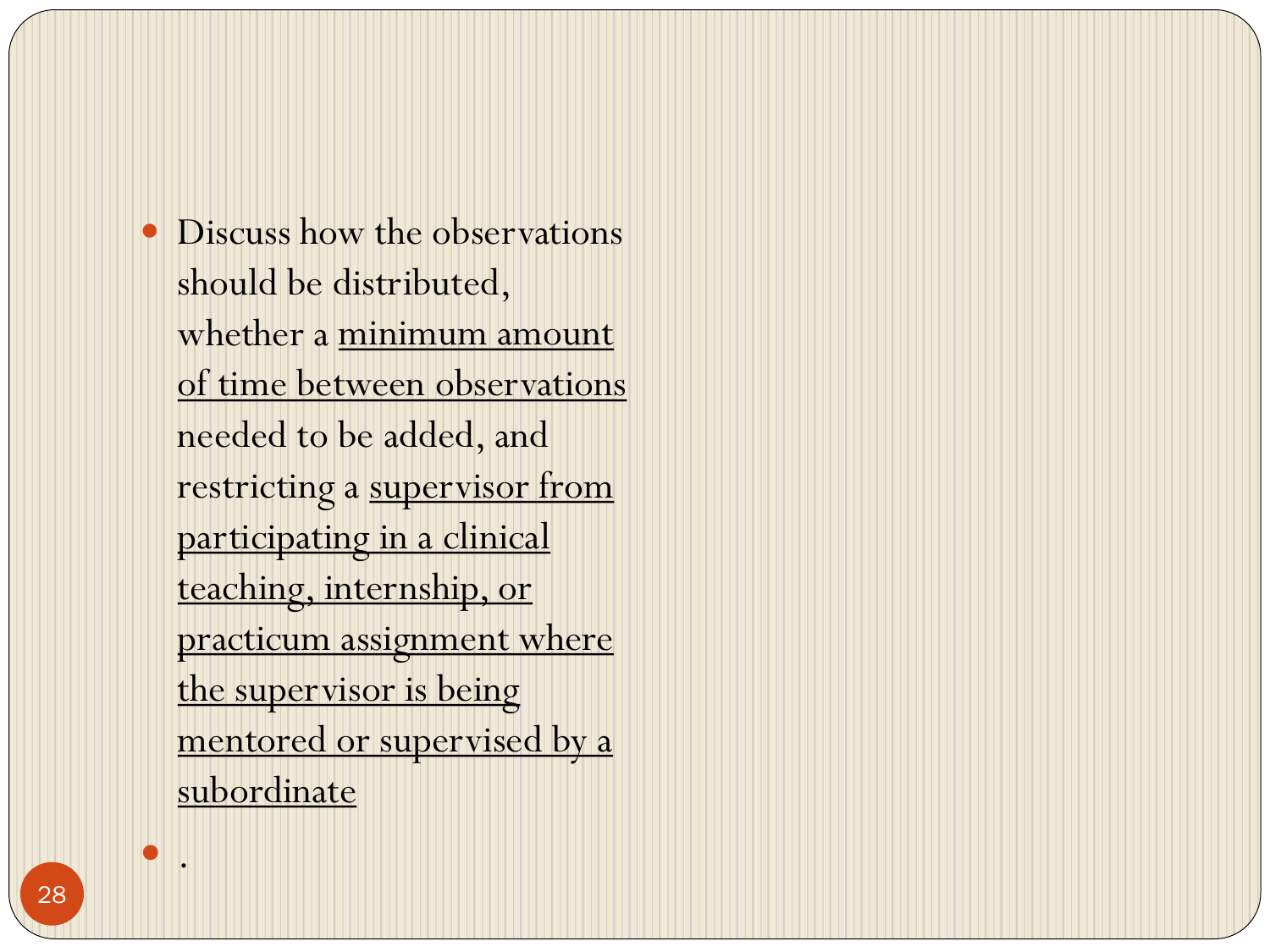### HB 2205

- Revise field supervision indicator to include clinical teaching – must report into ASEP
- Report data on ratio of field supervisors to candidates each semester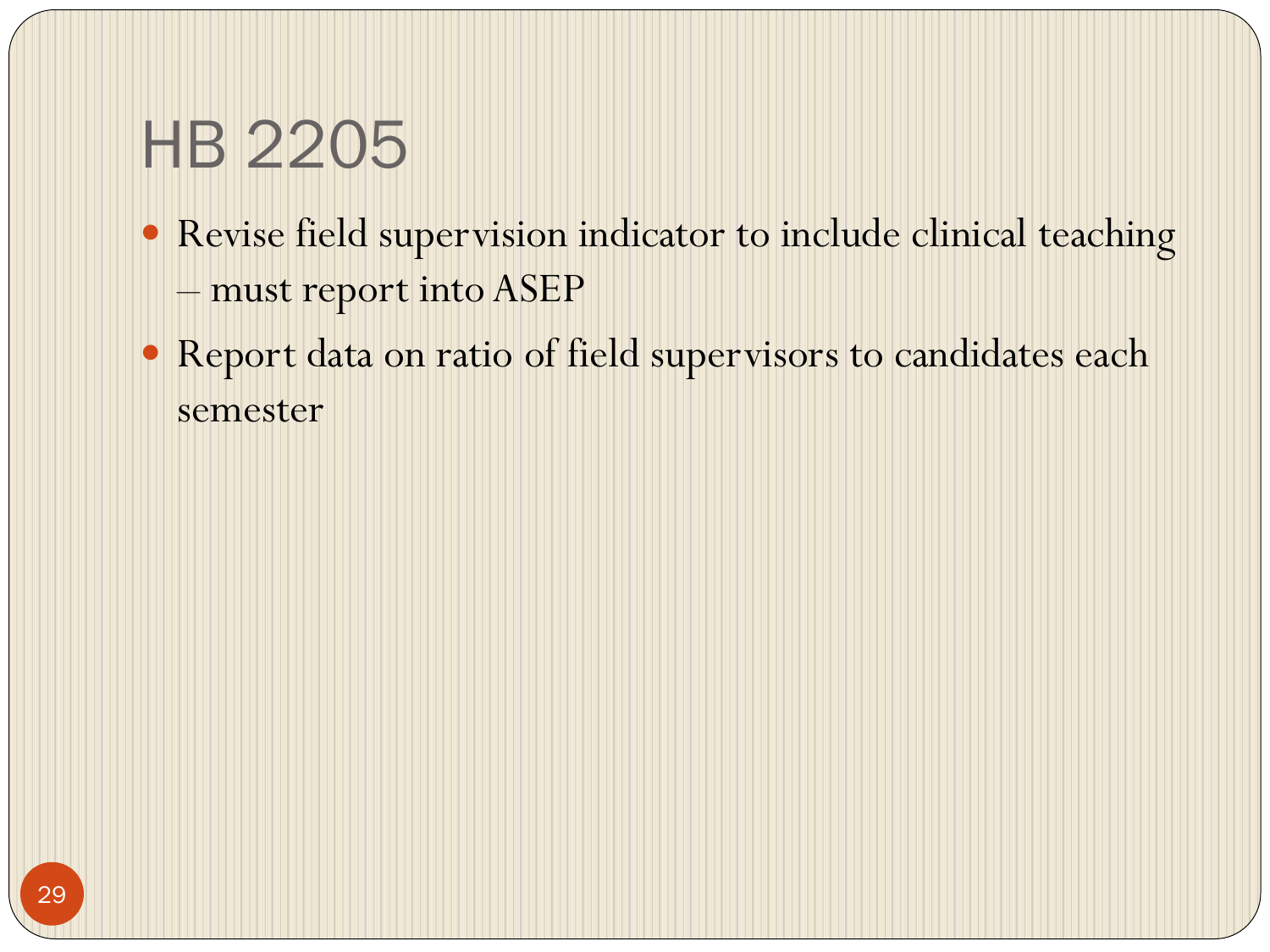#### EPP Contact Information

#### **Tim Miller**

- tim.miller@tea.texas.gov
- $\bullet$  512.475.1476
- **Sandra Jo Nix – Program Manager**
- sandra.nix@tea.texas.gov
- 512.936.8233
- **Mixon Henry – Program Specialist**
- mixon.henry@tea.texas.gov
- 512.936.8225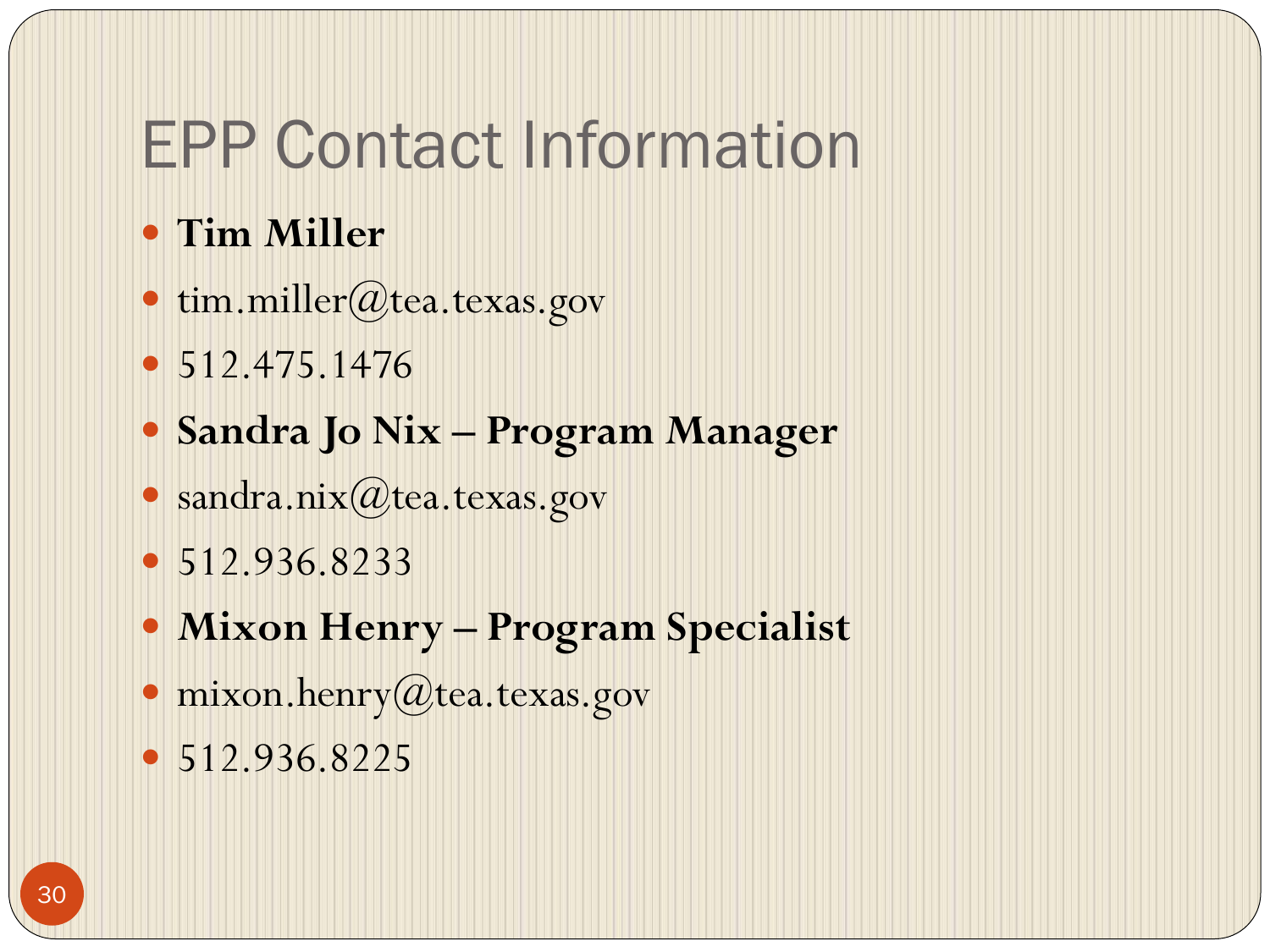- **Mike Vriesenga – Data and Accountability**
- michael.vriesenga@tea.texas.gov
- 512.463.8911
- **Lorrie Ayers – Program Specialist**
- · lorrie.ayers@tea.texas.gov
- 512.936.2166
- **Vanessa Alba – Program Specialist**
- vanessa.alba@tea.texas.gov
- $\bullet$  512.462.6282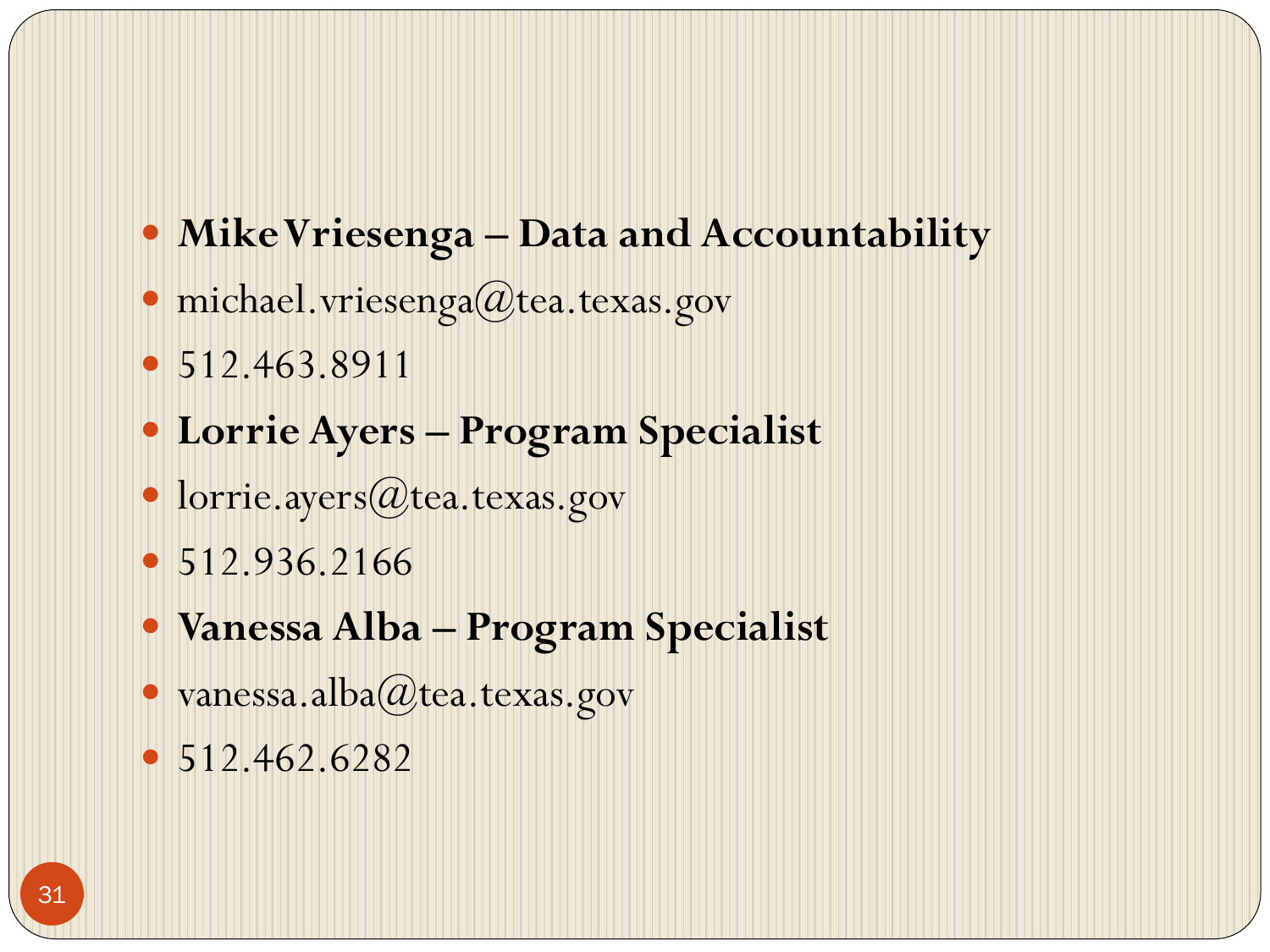### **Questions/Comments**